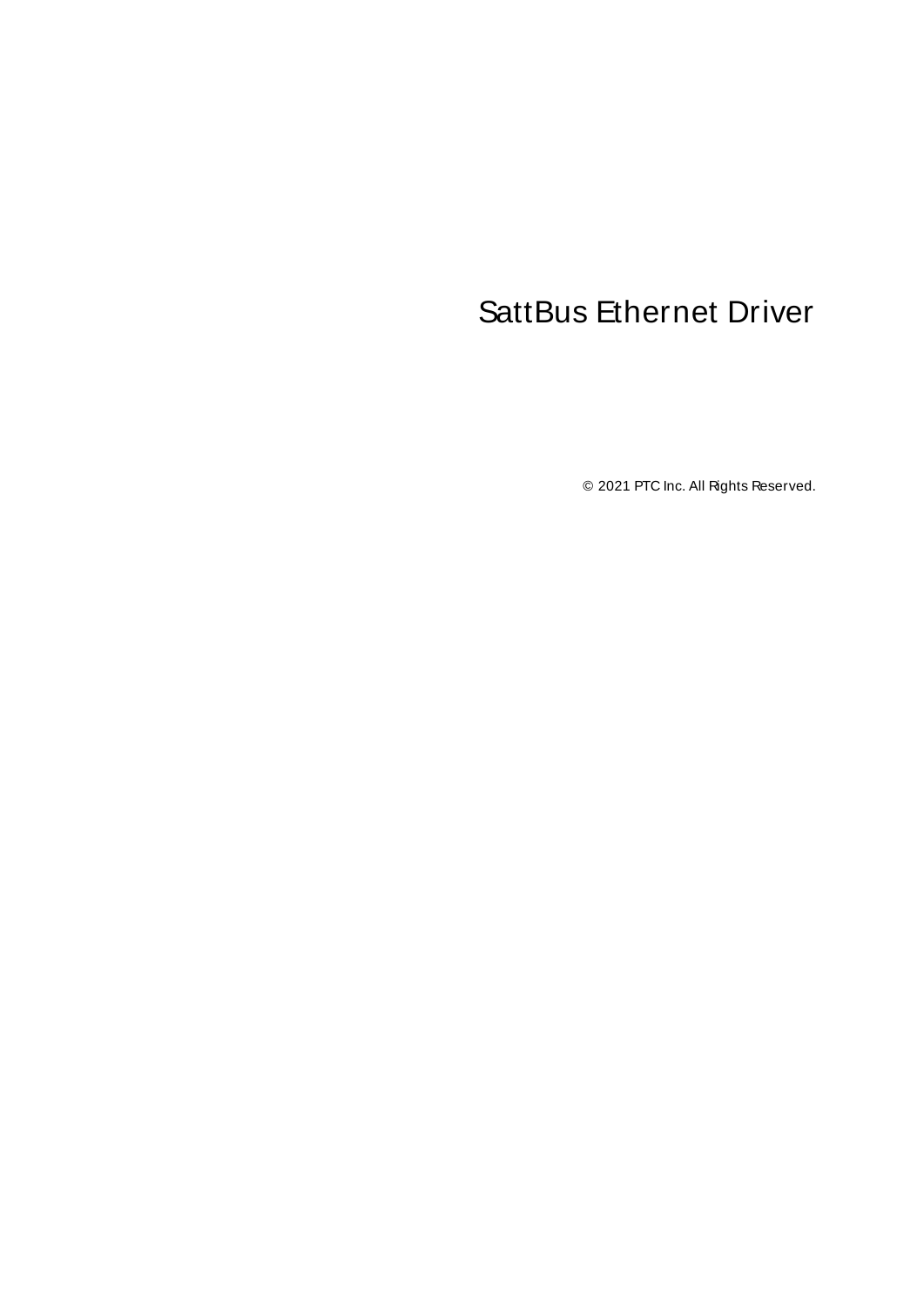# <span id="page-1-0"></span>Table of Contents

| Changing the Local Port Number and Network Adapter Properties  11                                                      |
|------------------------------------------------------------------------------------------------------------------------|
|                                                                                                                        |
|                                                                                                                        |
|                                                                                                                        |
|                                                                                                                        |
|                                                                                                                        |
|                                                                                                                        |
|                                                                                                                        |
| Address' <address>' is out of range for the specified device or register  19</address>                                 |
|                                                                                                                        |
|                                                                                                                        |
|                                                                                                                        |
|                                                                                                                        |
| Device address ' <address>' is not supported by model '<model name="">' 20</model></address>                           |
|                                                                                                                        |
|                                                                                                                        |
|                                                                                                                        |
| Unable to bind to adapter: ' <adapter name="">' for device '<device name="">'. Connection failed 21</device></adapter> |
|                                                                                                                        |
|                                                                                                                        |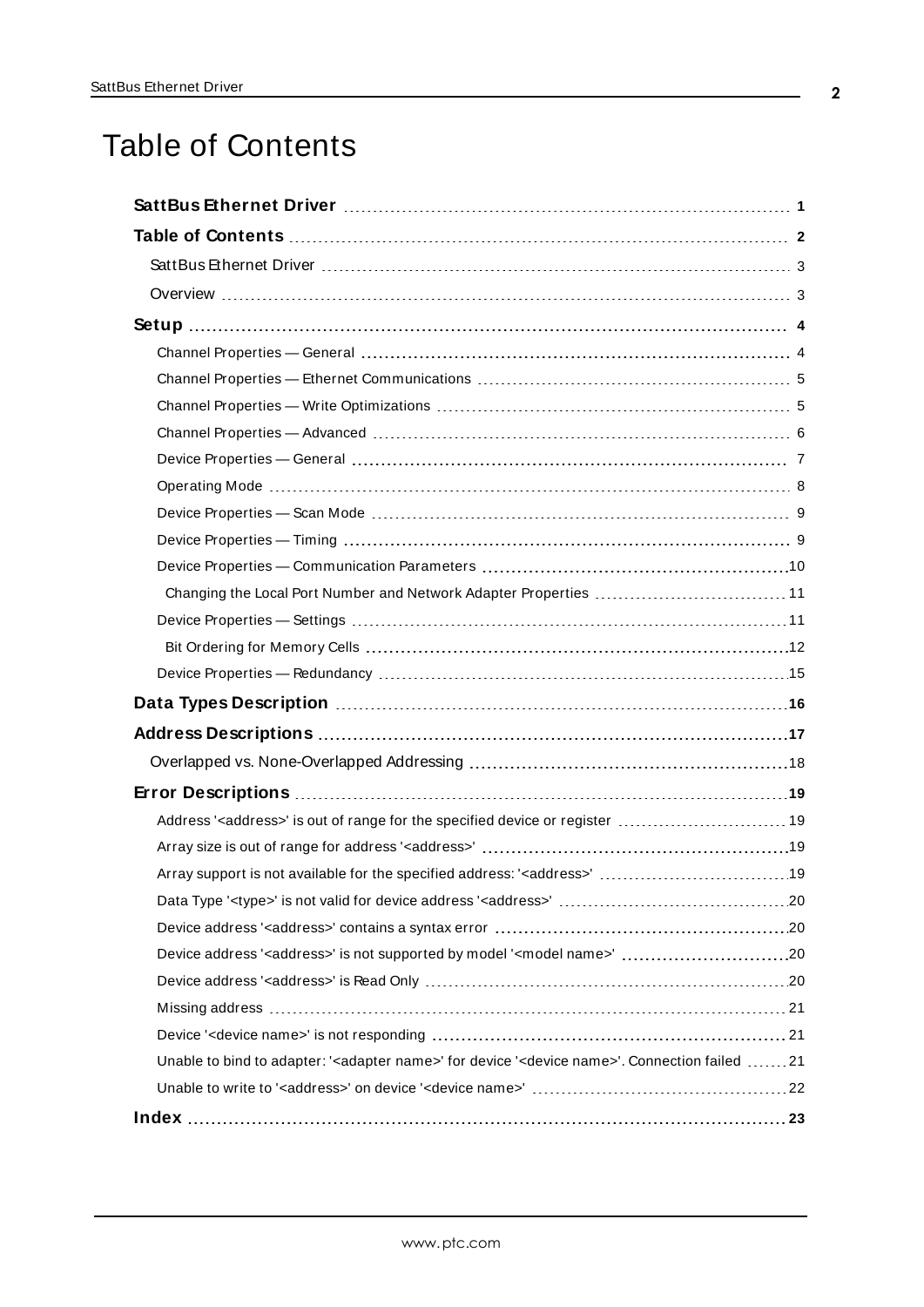## <span id="page-2-0"></span>**SattBus Ethernet Driver**

Help version 1.026

#### **CONTENTS**

**[Overview](#page-2-1)**

What is the SattBus Ethernet Driver?

#### **[Setup](#page-3-0)**

How do I configure a device for use with this driver?

#### **Data Types [Description](#page-15-0)**

What data types are supported by this driver?

#### **Address [Descriptions](#page-16-0)**

How do I address a data location on a device?

#### **Error [Descriptions](#page-18-0)**

<span id="page-2-1"></span>What error messages are produced by the SattBus Ethernet Driver?

## **Overview**

The SattBus Ethernet Driver provides a reliable way to connect SattBus Ethernet devices to OPC client applications; including HMI, SCADA, Historian, MES, ERP, and countless custom applications. It is intended for use with Sattcon devices communicating via the SattBus Ethernet interface.

**Note:** A standard Ethernet interface is used as the hardware for connecting PCs to a SattBus system with Ethernet capability.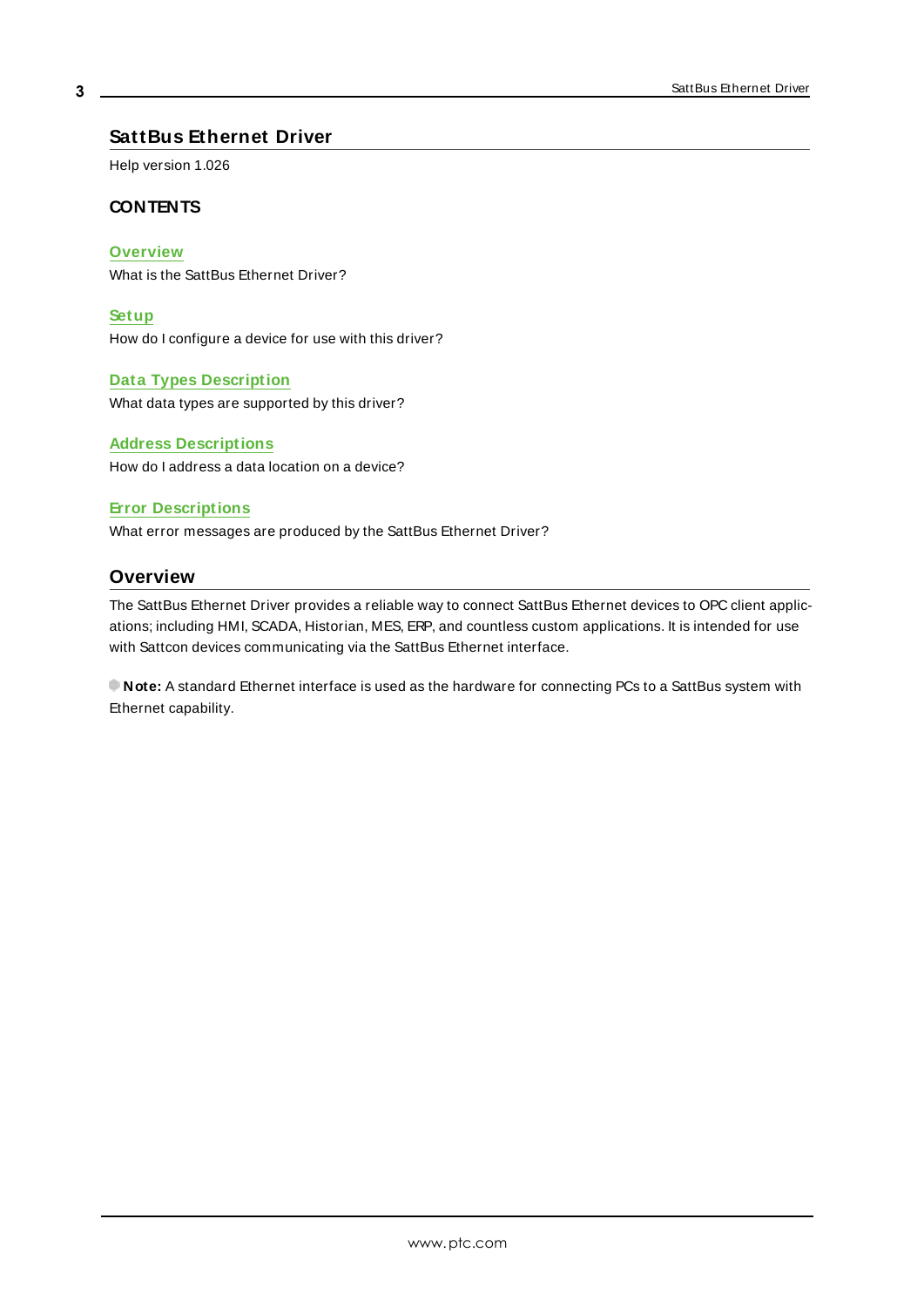#### <span id="page-3-0"></span>**Setup**

#### **Supported Devices**

Sattcon 200

**Note:** Any device that supports the SattBus protocol (and has the SattBus Ethernet interface/module present) will be supported.

#### <span id="page-3-3"></span>**Communication Protocol**

**SattBus** 

#### **Channel and Device Limits**

The maximum number of channels supported by this driver is 16. The maximum number of devices supported by this driver is 2048 per channel.

#### <span id="page-3-2"></span>**Device IDs**

The Device ID is the device IPaddress.

#### **Connection**

Standard Ethernet connection

#### **Overlapping**

Overlapping affects the procedure of reading and writing certain addresses. By default, this is option is set to "Yes" for compatibility with the SattBus Serial port driver. For more information, refer to **[Overlapped](#page-17-0) Addressing vs. [None-Overlapped](#page-17-0) Addressing**.

#### <span id="page-3-1"></span>**Channel Properties — General**

This server supports the use of multiple simultaneous communications drivers. Each protocol or driver used in a server project is called a channel. A server project may consist of many channels with the same communications driver or with unique communications drivers. A channel acts as the basic building block of an OPC link. This group is used to specify general channel properties, such as the identification attributes and operating mode.

| <b>Property Groups</b>          | $\Box$ Identification      |                |
|---------------------------------|----------------------------|----------------|
| General                         | Name                       |                |
|                                 | Description                |                |
| Write Optimizations<br>Advanced | Driver                     |                |
|                                 | Diagnostics<br>$=$         |                |
|                                 | <b>Diagnostics Capture</b> | <b>Disable</b> |

#### **Identification**

**Name**: Specify the user-defined identity of this channel. In each server project, each channel name must be unique. Although names can be up to 256 characters, some client applications have a limited display window when browsing the OPC server's tag space. The channel name is part of the OPC browser information. The property is required for creating a channel.

For information on reserved characters, refer to "How To... Properly Name a Channel, Device, Tag, and Tag Group" in the server help.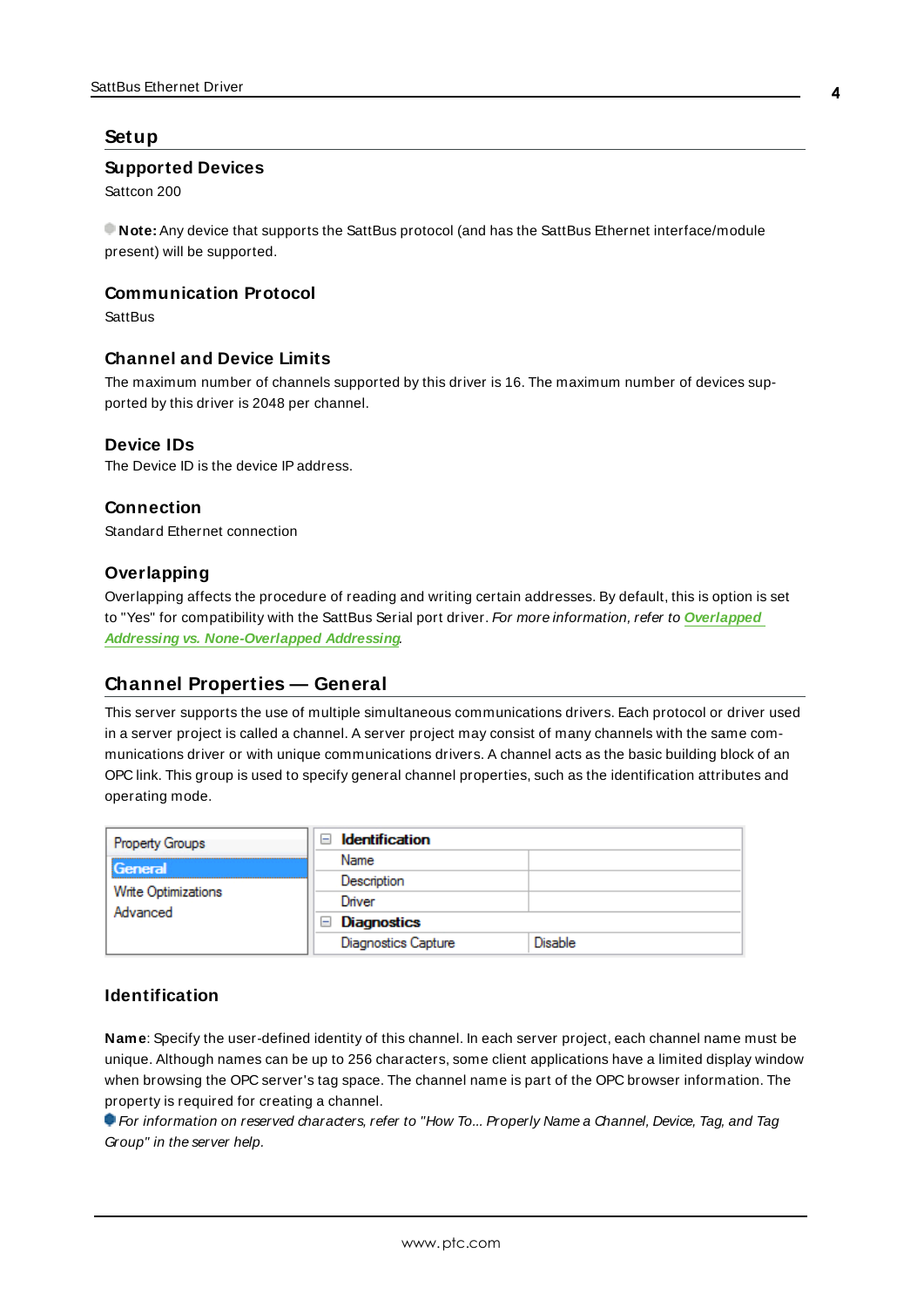**Description**: Specify user-defined information about this channel.

Many of these properties, including Description, have an associated system tag.

**Driver**: Specify the protocol / driver for this channel. This property specifies the device driver that was selected during channel creation. It is a disabled setting in the channel properties. The property is required for creating a channel.

**Note**: With the server's online full-time operation, these properties can be changed at any time. This includes changing the channel name to prevent clients from registering data with the server. If a client has already acquired an item from the server before the channel name is changed, the items are unaffected. If, after the channel name has been changed, the client application releases the item and attempts to reacquire using the old channel name, the item is not accepted. Changes to the properties should not be made once a large client application has been developed. Utilize proper user role and privilege management to prevent operators from changing properties or accessing server features.

#### **Diagnostics**

**Diagnostics Capture**: When enabled, this option makes the channel's diagnostic information available to OPC applications allows the usage of statistics tags that provide feedback to client applications regarding the operation of the channel. Because the server's diagnostic features require a minimal amount of overhead processing, it is recommended that they be utilized when needed and disabled when not. The default is disabled.

**Note:** This property is not available if the driver does not support diagnostics.

<span id="page-4-0"></span>**For more information, refer to "Communication Diagnostics" and "Statistics Tags" in the server help.** 

#### **Channel Properties — Ethernet Communications**

Ethernet Communication can be used to communicate with devices.

| <b>Property Groups</b>         | <b>Ethernet Settings</b><br>н |         |  |
|--------------------------------|-------------------------------|---------|--|
| General                        | Network Adapter               | Default |  |
| <b>Ethernet Communications</b> |                               |         |  |
| <b>Write Optimizations</b>     |                               |         |  |
| Advanced                       |                               |         |  |

#### **Ethernet Settings**

**Network Adapter**: Specify the network adapter to bind. When left blank or Default is selected, the operating system selects the default adapter.

## <span id="page-4-1"></span>**Channel Properties — Write Optimizations**

The server must ensure that the data written from the client application gets to the device on time. Given this goal, the server provides optimization properties to meet specific needs or improve application responsiveness.

| <b>Property Groups</b>     | $\Box$ Write Optimizations |                                      |
|----------------------------|----------------------------|--------------------------------------|
| General                    | Optimization Method        | Write Only Latest Value for All Tags |
|                            | Duty Cycle                 |                                      |
| <b>Write Optimizations</b> |                            |                                      |

#### **Write Optimizations**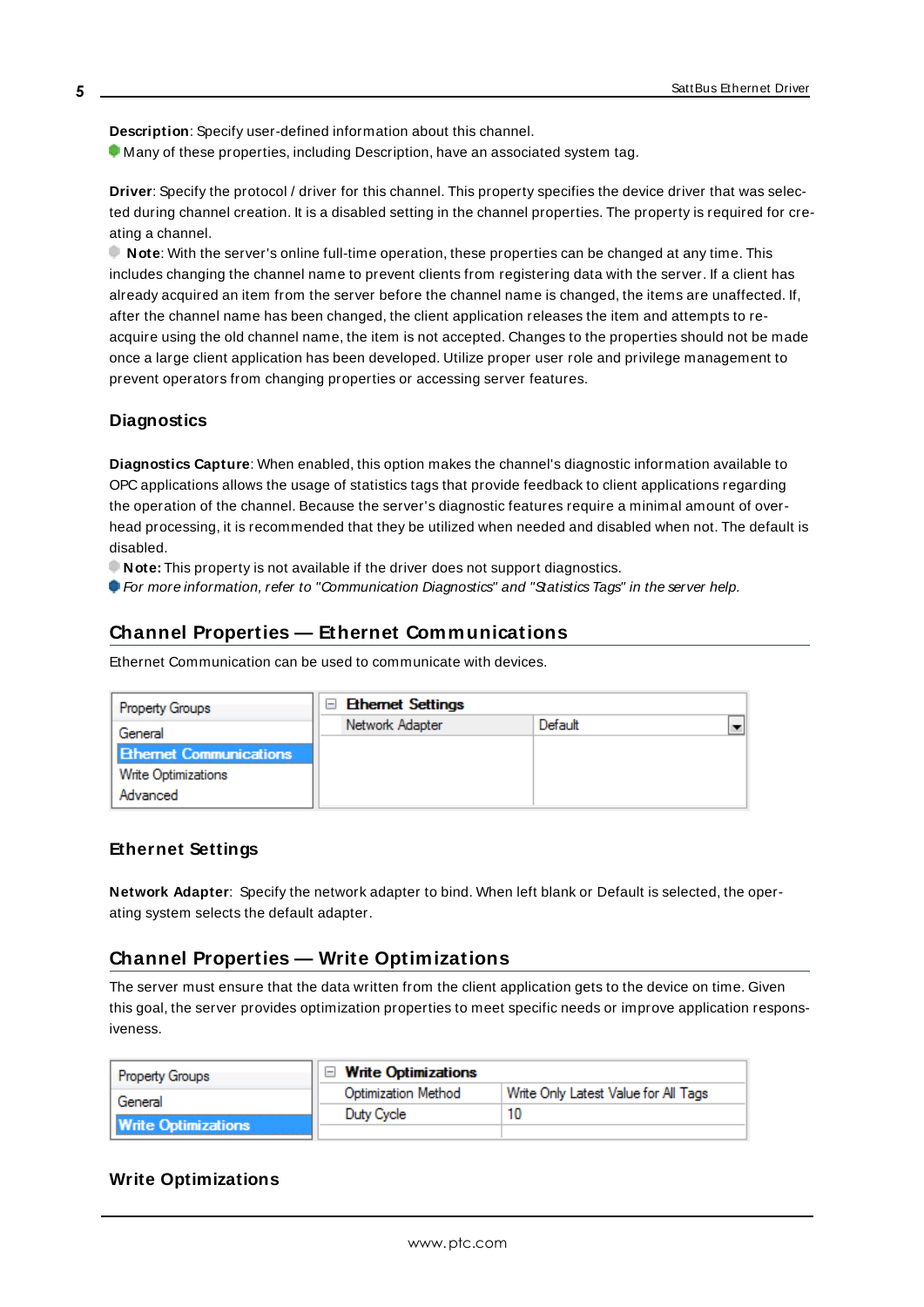**Optimization Method**: Controls how write data is passed to the underlying communications driver. The options are:

- <sup>l</sup> **Write All Values for All Tags**: This option forces the server to attempt to write every value to the controller. In this mode, the server continues to gather write requests and add them to the server's internal write queue. The server processes the write queue and attempts to empty it by writing data to the device as quickly as possible. This mode ensures that everything written from the client applications is sent to the target device. This mode should be selected if the write operation order or the write item's content must uniquely be seen at the target device.
- <sup>l</sup> **Write Only Latest Value for Non-Boolean Tags**: Many consecutive writes to the same value can accumulate in the write queue due to the time required to actually send the data to the device. If the server updates a write value that has already been placed in the write queue, far fewer writes are needed to reach the same final output value. In this way, no extra writes accumulate in the server's queue. When the user stops moving the slide switch, the value in the device is at the correct value at virtually the same time. As the mode states, any value that is not a Boolean value is updated in the server's internal write queue and sent to the device at the next possible opportunity. This can greatly improve the application performance.

**Note**: This option does not attempt to optimize writes to Boolean values. It allows users to optimize the operation of HMI data without causing problems with Boolean operations, such as a momentary push button.

**• Write Only Latest Value for All Tags**: This option takes the theory behind the second optimization mode and applies it to all tags. It is especially useful if the application only needs to send the latest value to the device. This mode optimizes all writes by updating the tags currently in the write queue before they are sent. This is the default mode.

**Duty Cycle**: is used to control the ratio of write to read operations. The ratio is always based on one read for every one to ten writes. The duty cycle is set to ten by default, meaning that ten writes occur for each read operation. Although the application is performing a large number of continuous writes, it must be ensured that read data is still given time to process. A setting of one results in one read operation for every write operation. If there are no write operations to perform, reads are processed continuously. This allows optimization for applications with continuous writes versus a more balanced back and forth data flow. **Note**: It is recommended that the application be characterized for compatibility with the write optimization enhancements before being used in a production environment.

## <span id="page-5-0"></span>**Channel Properties — Advanced**

This group is used to specify advanced channel properties. Not all drivers support all properties; so the Advanced group does not appear for those devices.

| Property Groups     | $\Box$ Non-Normalized Float Handling |                   |
|---------------------|--------------------------------------|-------------------|
| General             | <b>Floating-Point Values</b>         | Replace with Zero |
| Write Optimizations | $\Box$ Inter-Device Delay            |                   |
| Advanced            | Inter-Device Delay (ms)              |                   |
|                     |                                      |                   |

**Non-Normalized Float Handling**: A non-normalized value is defined as Infinity, Not-a-Number (NaN), or as a Denormalized Number. The default is Replace with Zero. Drivers that have native float handling may default to Unmodified. Non-normalized float handling allows users to specify how a driver handles non-normalized IEEE-754 floating point data. Descriptions of the options are as follows: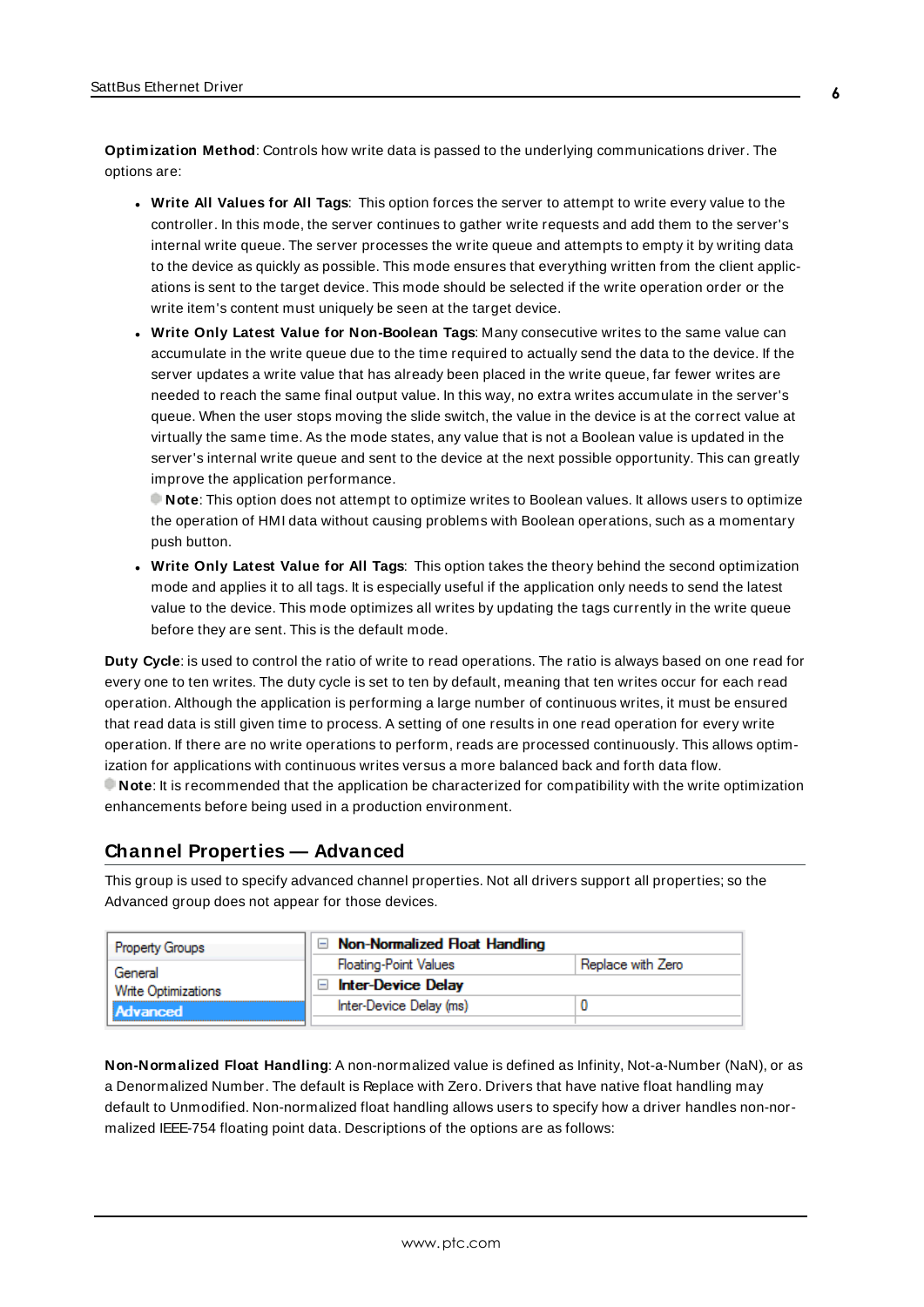- <sup>l</sup> **Replace with Zero**: This option allows a driver to replace non-normalized IEEE-754 floating point values with zero before being transferred to clients.
- <sup>l</sup> **Unmodified**: This option allows a driver to transfer IEEE-754 denormalized, normalized, non-number, and infinity values to clients without any conversion or changes.

**Note:** This property is not available if the driver does not support floating-point values or if it only supports the option that is displayed. According to the channel's float normalization setting, only real-time driver tags (such as values and arrays) are subject to float normalization. For example, EFM data is not affected by this setting.

For more information on the floating-point values, refer to "How To ... Work with Non-Normalized Floating-Point Values" in the server help.

**Inter-Device Delay**: Specify the amount of time the communications channel waits to send new requests to the next device after data is received from the current device on the same channel. Zero (0) disables the delay.

<span id="page-6-0"></span>**Note:** This property is not available for all drivers, models, and dependent settings.

## **Device Properties — General**

A device represents a single target on a communications channel. If the driver supports multiple controllers, users must enter a device ID for each controller.

| <b>Property Groups</b> | <b>Identification</b><br>$-$ |         |
|------------------------|------------------------------|---------|
| General                | Name                         |         |
| Scan Mode              | Description                  |         |
|                        | Channel Assignment           |         |
|                        | Driver                       |         |
|                        | Model                        |         |
|                        | <b>ID</b> Format             | Decimal |
|                        | ID                           | ŋ       |

#### <span id="page-6-3"></span>**Identification**

**Name**: Specify the name of the device. It is a logical user-defined name that can be up to 256 characters long and may be used on multiple channels.

**Note**: Although descriptive names are generally a good idea, some OPC client applications may have a limited display window when browsing the OPC server's tag space. The device name and channel name become part of the browse tree information as well. Within an OPC client, the combination of channel name and device name would appear as "ChannelName.DeviceName".

For more information, refer to "How To... Properly Name a Channel, Device, Tag, and Tag Group" in server help.

**Description**: Specify the user-defined information about this device.

<span id="page-6-1"></span>**Many of these properties, including Description, have an associated system tag.** 

<span id="page-6-2"></span>**Channel Assignment**: Specify the user-defined name of the channel to which this device currently belongs.

**Driver**: Selected protocol driver for this device.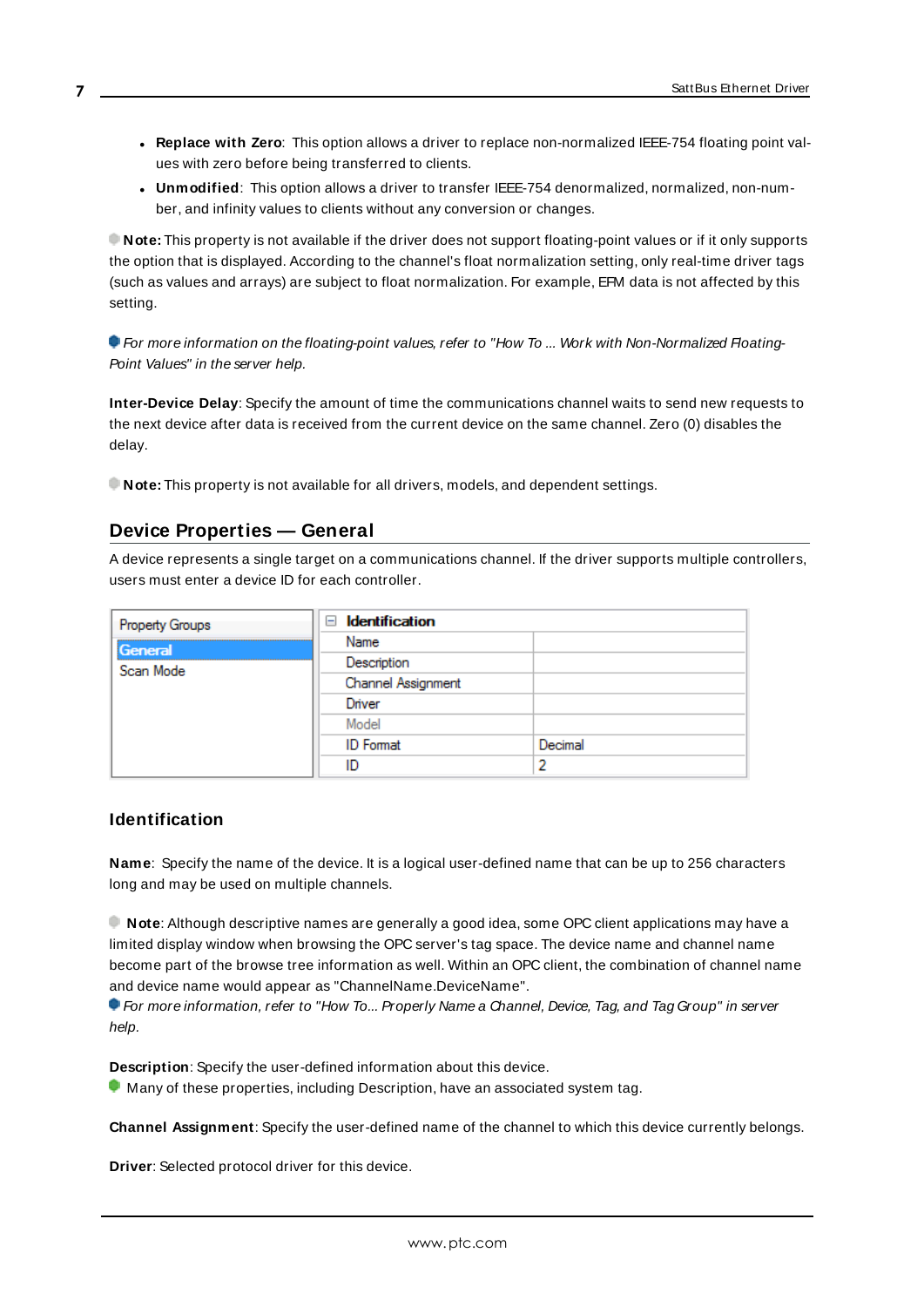<span id="page-7-3"></span>**Model**: Specify the type of device that is associated with this ID. The contents of the drop-down menu depend on the type of communications driver being used. Models that are not supported by a driver are disabled. If the communications driver supports multiple device models, the model selection can only be changed when there are no client applications connected to the device.

**Note:** If the communication driver supports multiple models, users should try to match the model selection to the physical device. If the device is not represented in the drop-down menu, select a model that conforms closest to the target device. Some drivers support a model selection called "Open," which allows users to communicate without knowing the specific details of the target device. For more information, refer to the driver help documentation.

<span id="page-7-2"></span>**ID**: Specify the device's driver-specific station or node. The type of ID entered depends on the communications driver being used. For many communication drivers, the ID is a numeric value. Drivers that support a Numeric ID provide users with the option to enter a numeric value whose format can be changed to suit the needs of the application or the characteristics of the selected communications driver. The format is set by the driver by default. Options include Decimal, Octal, and Hexadecimal.

**Note**: If the driver is Ethernet-based or supports an unconventional station or node name, the device's TCP/IPaddress may be used as the device ID. TCP/IPaddresses consist of four values that are separated by periods, with each value in the range of 0 to 255. Some device IDs are string based. There may be additional properties to configure within the ID field, depending on the driver. For more information, refer to the driver's help documentation.

#### <span id="page-7-0"></span>**Operating Mode**

| <b>Property Groups</b> | Identification               |        |
|------------------------|------------------------------|--------|
| General                | <b>Operating Mode</b><br>$-$ |        |
| Scan Mode              | Data Collection              | Enable |
|                        | Simulated                    | No     |

<span id="page-7-1"></span>**Data Collection**: This property controls the device's active state. Although device communications are enabled by default, this property can be used to disable a physical device. Communications are not attempted when a device is disabled. From a client standpoint, the data is marked as invalid and write operations are not accepted. This property can be changed at any time through this property or the device system tags.

<span id="page-7-4"></span>**Simulated**: Place the device into or out of Simulation Mode. In this mode, the driver does not attempt to communicate with the physical device, but the server continues to return valid OPC data. Simulated stops physical communications with the device, but allows OPC data to be returned to the OPC client as valid data. While in Simulation Mode, the server treats all device data as reflective: whatever is written to the simulated device is read back and each OPC item is treated individually. The item's memory map is based on the group Update Rate. The data is not saved if the server removes the item (such as when the server is reinitialized). The default is No.

**Notes:**

- 1. This System tag (\_Simulated) is read only and cannot be written to for runtime protection. The System tag allows this property to be monitored from the client.
- 2. In Simulation mode, the item's memory map is based on client update rate(s) (Group Update Rate for OPC clients or Scan Rate for native and DDEinterfaces). This means that two clients that reference the same item with different update rates return different data.

 Simulation Mode is for test and simulation purposes only. It should never be used in a production environment.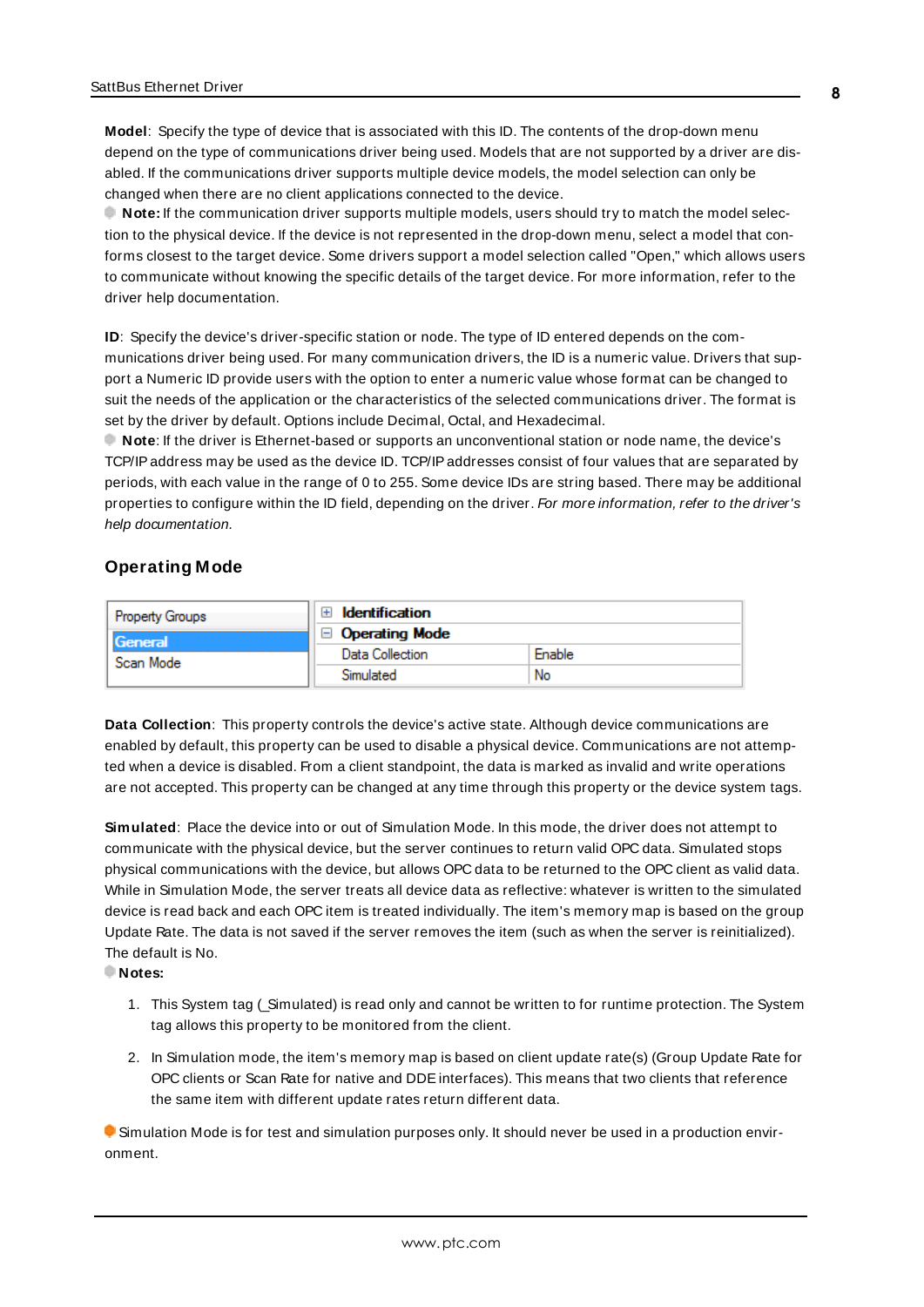## <span id="page-8-0"></span>**Device Properties — Scan Mode**

The Scan Mode specifies the subscribed-client requested scan rate for tags that require device communications. Synchronous and asynchronous device reads and writes are processed as soon as possible; unaffected by the Scan Mode properties.

| <b>Property Groups</b> | Scan Mode                  |                                    |
|------------------------|----------------------------|------------------------------------|
| General                | Scan Mode                  | Respect Client-Specified Scan Rate |
| Scan Mode              | Initial Updates from Cache | Disable                            |
|                        |                            |                                    |

<span id="page-8-6"></span>**Scan Mode**: Specify how tags in the device are scanned for updates sent to subscribing clients. Descriptions of the options are:

- <sup>l</sup> **Respect Client-Specified Scan Rate**: This mode uses the scan rate requested by the client.
- <sup>l</sup> **Request Data No Faster than Scan Rate**: This mode specifies the value set as the maximum scan rate. The valid range is 10 to 99999990 milliseconds. The default is 1000 milliseconds. **Note**: When the server has an active client and items for the device and the scan rate value is increased, the changes take effect immediately. When the scan rate value is decreased, the changes do not take effect until all client applications have been disconnected.
- <sup>l</sup> **Request All Data at Scan Rate**: This mode forces tags to be scanned at the specified rate for subscribed clients. The valid range is 10 to 99999990 milliseconds. The default is 1000 milliseconds.
- <span id="page-8-3"></span><sup>l</sup> **Do Not Scan, Demand Poll Only**: This mode does not periodically poll tags that belong to the device nor perform a read to get an item's initial value once it becomes active. It is the OPC client's responsibility to poll for updates, either by writing to the \_DemandPoll tag or by issuing explicit device reads for individual items. For more information, refer to "Device Demand Poll" in server help.
- <span id="page-8-5"></span><sup>l</sup> **Respect Tag-Specified Scan Rate**: This mode forces static tags to be scanned at the rate specified in their static configuration tag properties. Dynamic tags are scanned at the client-specified scan rate.

<span id="page-8-4"></span>**Initial Updates from Cache**: When enabled, this option allows the server to provide the first updates for newly activated tag references from stored (cached) data. Cache updates can only be provided when the new item reference shares the same address, scan rate, data type, client access, and scaling properties. A device read is used for the initial update for the first client reference only. The default is disabled; any time a client activates a tag reference the server attempts to read the initial value from the device.

## <span id="page-8-2"></span><span id="page-8-1"></span>**Device Properties — Timing**

The device Timing properties allow the driver's response to error conditions to be tailored to fit the application's needs. In many cases, the environment requires changes to these properties for optimum performance. Factors such as electrically generated noise, modem delays, and poor physical connections can influence how many errors or timeouts a communications driver encounters. Timing properties are specific to each configured device.

| <b>Property Groups</b> | <b>Communication Timeouts</b> |      |
|------------------------|-------------------------------|------|
| General                | Connect Timeout (s)           |      |
| Scan Mode              | Request Timeout (ms)          | 1000 |
| Timing                 | Attempts Before Timeout       |      |
| Redundancy             | Timing                        |      |
|                        | Inter-Request Delay (ms)      |      |

## **Communications Timeouts**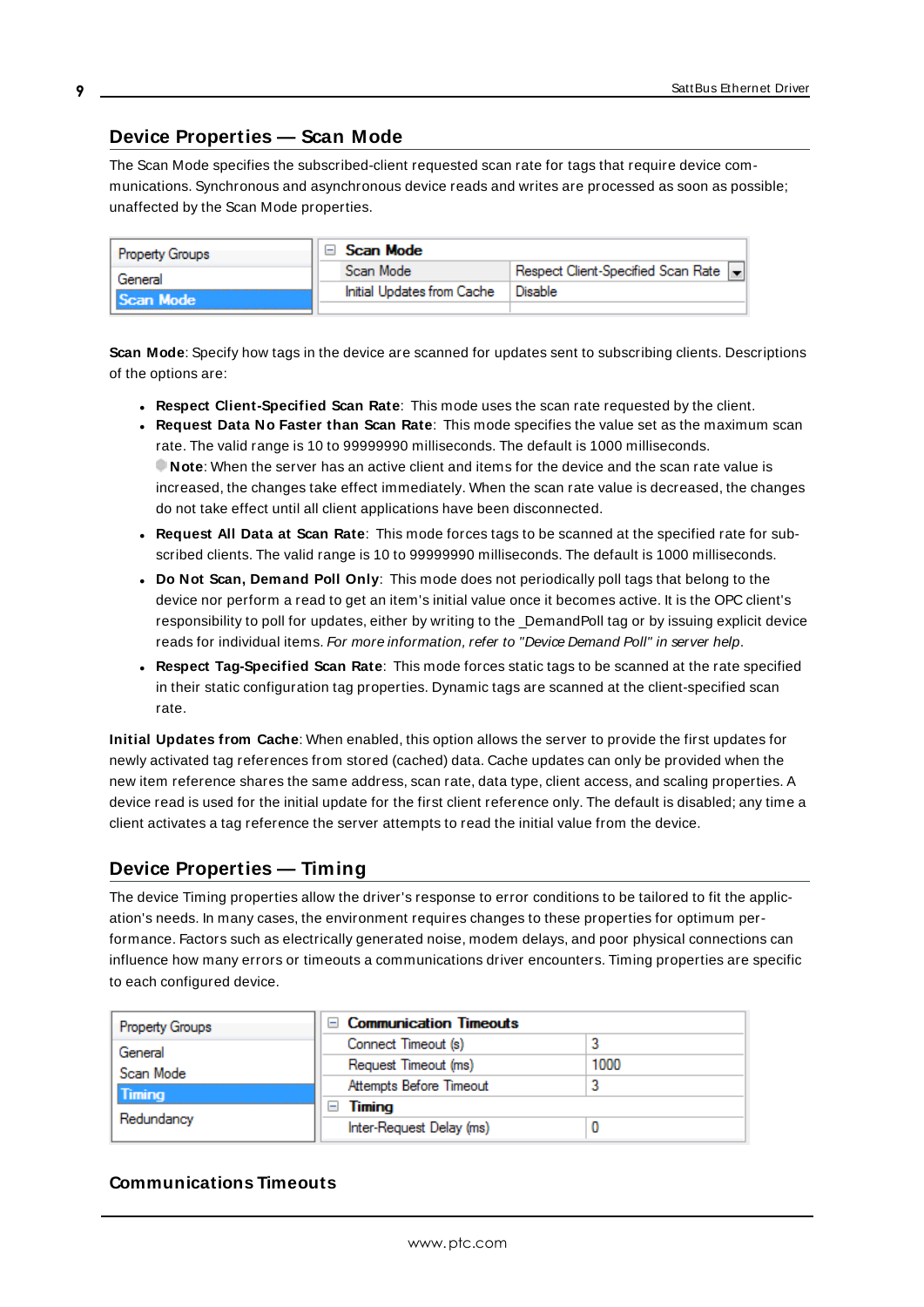<span id="page-9-2"></span>**Connect Timeout**: This property (which is used primarily by Ethernet based drivers) controls the amount of time required to establish a socket connection to a remote device. The device's connection time often takes longer than normal communications requests to that same device. The valid range is 1 to 30 seconds. The default is typically 3 seconds, but can vary depending on the driver's specific nature. If this setting is not supported by the driver, it is disabled.

**Note**: Due to the nature of UDPconnections, the connection timeout setting is not applicable when communicating via UDP.

<span id="page-9-4"></span>**Request Timeout**: Specify an interval used by all drivers to determine how long the driver waits for a response from the target device to complete. The valid range is 50 to 9,999,999 milliseconds (167.6667 minutes). The default is usually 1000 milliseconds, but can vary depending on the driver. The default timeout for most serial drivers is based on a baud rate of 9600 baud or better. When using a driver at lower baud rates, increase the timeout to compensate for the increased time required to acquire data.

<span id="page-9-1"></span>**Attempts Before Timeout**: Specify how many times the driver issues a communications request before considering the request to have failed and the device to be in error. The valid range is 1 to 10. The default is typically 3, but can vary depending on the driver's specific nature. The number of attempts configured for an application depends largely on the communications environment. This property applies to both connection attempts and request attempts.

#### <span id="page-9-3"></span>**Timing**

**Inter-Request Delay**: Specify how long the driver waits before sending the next request to the target device. It overrides the normal polling frequency of tags associated with the device, as well as one-time reads and writes. This delay can be useful when dealing with devices with slow turnaround times and in cases where network load is a concern. Configuring a delay for a device affects communications with all other devices on the channel. It is recommended that users separate any device that requires an interrequest delay to a separate channel if possible. Other communications properties (such as communication serialization) can extend this delay. The valid range is 0 to 300,000 milliseconds; however, some drivers may limit the maximum value due to a function of their particular design. The default is 0, which indicates no delay between requests with the target device.

<span id="page-9-0"></span>**Note**: Not all drivers support Inter-Request Delay. This setting does not appear if it is not available.

## **Device Properties — Communication Parameters**

These properties specify the device's protocol and port numbers.

| <b>Property Groups</b>           | $\Box$ Communications Parameters |            |
|----------------------------------|----------------------------------|------------|
| General                          | Port Number                      | 2999       |
| Scan Mode                        | <b>IP</b> Protocol               | <b>UDP</b> |
| Timina                           | Overlapped addressing            | Yes        |
|                                  | Write to                         | 2999       |
| <b>Communications Parameters</b> |                                  |            |

**Port Number**: Specify the local port number to which the device will send messages. The default setting is 2999.

**IP Protocol**: Specify the protocol type. The only protocol used for SattBus over Ethernet is UDP.

**Overlapped Addressing**: Specify the addressing of register double-words. The default setting is Yes. For more information, refer to **Overlapped vs. [None-Overlapped](#page-17-0) Addressing**.

**Write To**: Specify the port number on which the device will receive messages. The default setting is 2999.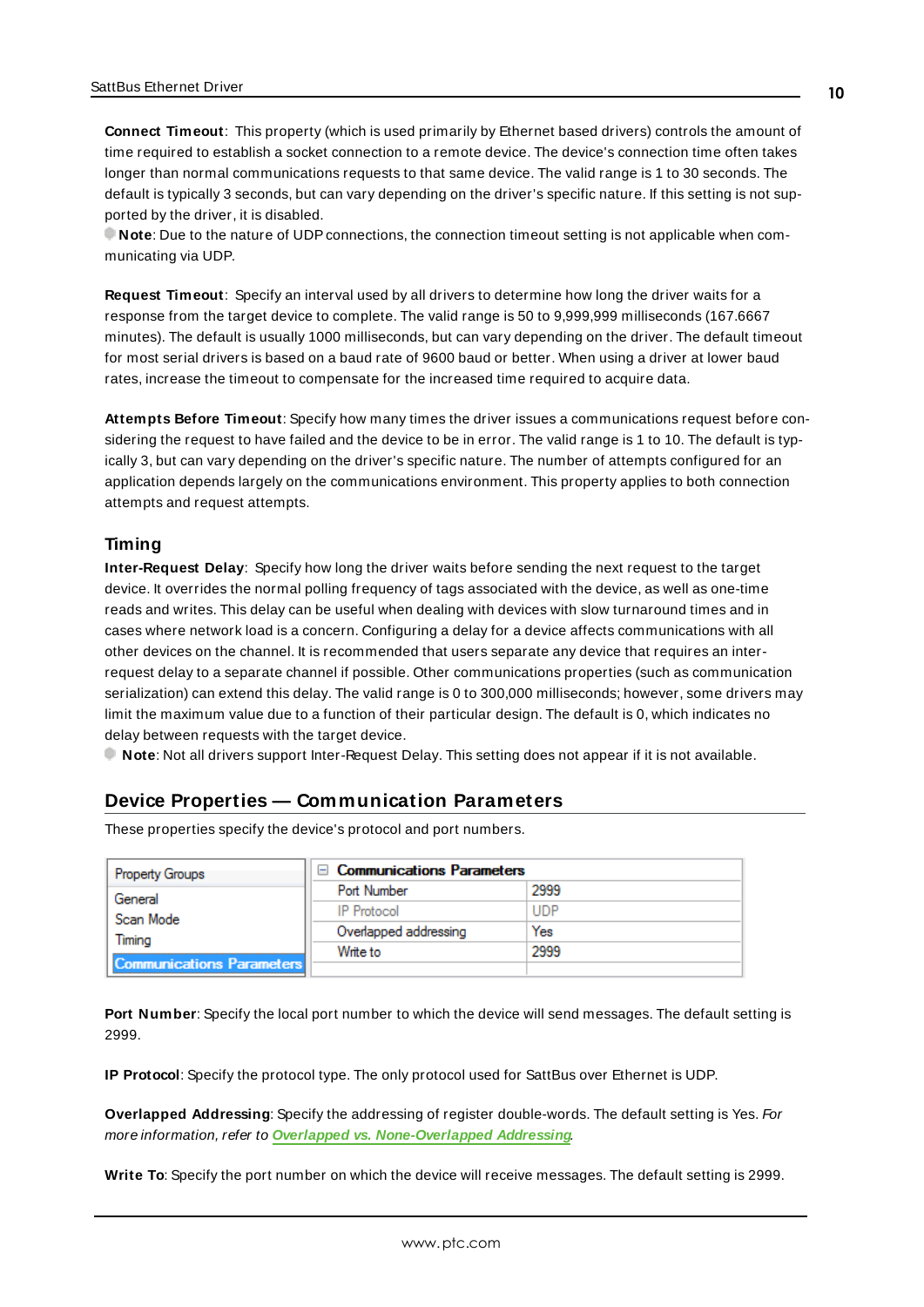**Note**: Although the driver supports the configuration of communication port numbers, the actual port numbers that the Sattbus device expects for successful communication are fixed. To communicate with the Sattbus device, both the Local and Write To port numbers must be 2999.

## <span id="page-10-0"></span>**Changing the Local Port Number and Network Adapter Properties**

For information on changing the Local Port Number and the Network Adapter properties, refer to the instructions below.

## **Changing the Local Port Number Property**

- 1. To start, right-click on the device and then select **Properties**.
- 2. Next, click on the **Communication Parameters** property group and refer to the **Port Number** field.
- 3. Make changes to the property as desired by typing the number or using the arrows to the right.

| <b>Property Groups</b>           | $\Box$ Communications Parameters |            |
|----------------------------------|----------------------------------|------------|
| General                          | <b>Port Number</b>               | 2999       |
| Scan Mode                        | <b>IP Protocol</b>               | <b>UDP</b> |
| Timina                           | Overlapped addressing            | Yes        |
|                                  | Write to                         | 2999       |
| <b>Communications Parameters</b> |                                  |            |

**Caution:** Some SattBus Ethernet modules are configured to send responses to a fixed, predefined port number (such as 2999) on the PC. As such, when the local port number is changed, the bind may succeed although the actual communications fail.

#### **Changing the Network Adapter Property**

- 1. To start, right-click on the channel and then select **Properties**.
- 2. Next, click on the **Ethernet Settings** property group and refer to the **Network Adapter** field.

| $\Box$ Ethernet Settings |         |
|--------------------------|---------|
| Network Adapter          | Default |

**Note:** If only a single Network Interface Card (NIC) is in the machine, users will have to multi-home the PC. Once completed, the "Default" adapter should not be selected for any of the other channels.

#### <span id="page-10-1"></span>**Device Properties — Settings**

| <b>Property Groups</b>           | ы | Settings                           |                               |
|----------------------------------|---|------------------------------------|-------------------------------|
| General                          |   | Bit ordering                       | MSBit 15 14 13 12 11 10 9 8 7 |
| Scan Mode                        |   | <b>Block size</b>                  |                               |
| <b>Communications Parameters</b> |   | Register Block Size                | 20                            |
|                                  |   | IO RAM/Memory Cell Block Size   20 |                               |
| <b>Settings</b>                  |   |                                    |                               |

**Bit Ordering**: These properties configure the bit ordering that will be used when reading or writing Word memory cell tags. The default setting is MSBit 7| 6| 5| 4| 3| 2| 1| 0| 15| 14| 13| 12| 11| 10| 9| 8 LSBit.

**11**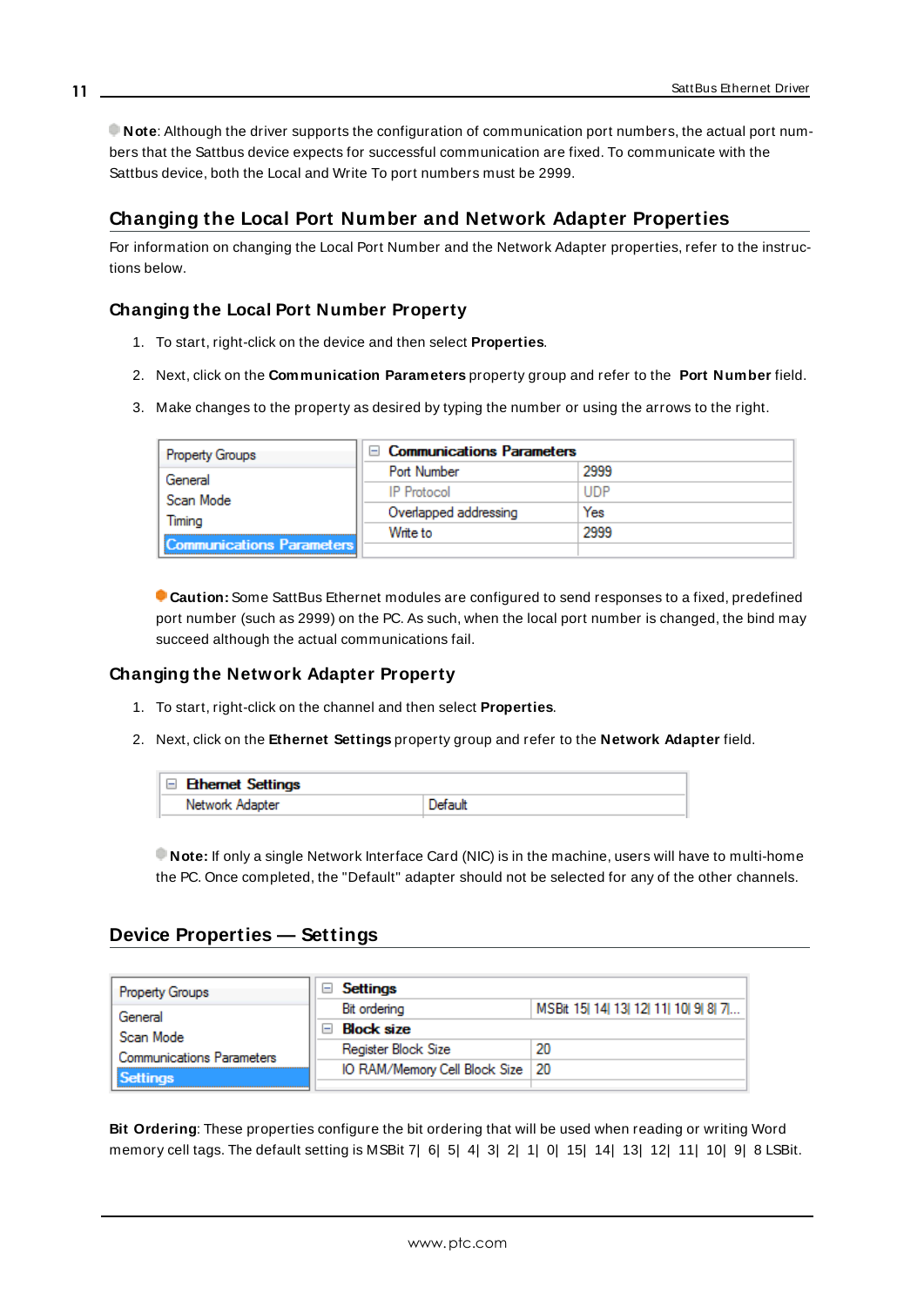**Register Block Size**: Specify the number of bytes of Register data (such as Rtags) that may be requested from a device at one time. To refine the driver's performance, configure the block size to one of the following settings: 20, 32, 64, 128, 256, or 510. The default setting is 20 bytes.

**I/O RAM/Memory Cell Block Size**: Specify the number of bytes of I/O RAM/Memory Cell data (such as X, XB, XW, M, MW, I, O or IO tags) that may be requested from a device at one time. To refine the driver's performance, configure the block size to one of the following settings: 20, 32, 64, 128, or 255. The default setting is 20 bytes.

## <span id="page-11-0"></span>**Bit Ordering for Memory Cells**

For more information on a selection, select a link from the list below.

**[MSBit](#page-11-1) 0| 1| 2| 3| 4| 5| 6| 7| 8| 9| 10| 11| 12| 13| 14| 15 LSBit [MSBit](#page-12-0) 15| 14| 13| 12| 11| 10| 9| 8| 7| 6| 5| 4| 3| 2| 1| 0 LSBit [MSBit](#page-13-0) 7| 6| 5| 4| 3| 2| 1| 0| 15| 14| 13| 12| 11| 10| 9| 8 LSBit**

<span id="page-11-1"></span>**Note**: Addresses are in octal.

## **MSBit 0| 1| 2| 3| 4| 5| 6| 7| 8| 9| 10| 11| 12| 13| 14| 15 LSBit**

This is how the DOX10 programming software represents the memory cells. In this condition, the most significant bit (MSBit) of the tag being read or written is equal to the address of the tag.

1. For the Word tag 'MW00' (address '0'), the most significant bit (MSBit) is the memory cell address '0'. The least significant bit (LSBit) is memory cell address '17' as shown below:

|              |     |     | <b>MW00</b> |   | ---------------------------- |   |    |    |    |    |    |    |    |    |    |       |
|--------------|-----|-----|-------------|---|------------------------------|---|----|----|----|----|----|----|----|----|----|-------|
| <b>MSBit</b> | l 1 | l 2 | -3          | Δ | 15                           | 6 | ۱7 | 10 | 11 | 12 | 13 | 14 | 15 | 16 | 17 | _SBit |

#### **Read**

If memory addresses '2' and '13' are ON, and rest all are OFFas shown below:

|              |               | -------------- |        | MW00   |               |             |                          | ------------------------------ |             |    |           |    |    |    |    |              |
|--------------|---------------|----------------|--------|--------|---------------|-------------|--------------------------|--------------------------------|-------------|----|-----------|----|----|----|----|--------------|
| <b>State</b> | $\Omega$<br>ັ | $\Omega$       |        |        | $\Omega$<br>ν | $\mathbf 0$ | $\overline{0}$           | $\overline{0}$                 | $\mathbf 0$ | 0  |           |    |    |    |    | $=$ > 16416  |
| <b>MSBit</b> | $\Omega$      |                | $\sim$ | ົ<br>ບ | 5             | 6           | $\overline{\phantom{a}}$ | 10                             | 11          | 12 | 12<br>ن ا | 14 | 15 | 16 | 17 | <b>LSBit</b> |

then the value that the tag 'MW00' will read is: 16416.

#### **Write**

Writing a value '1' to the tag 'MW00', will set the bit memory addresses as shown below:

|              |   | ---------------  |               |   |   | MW00 ---------------------------- |             |   |    |    |           |    |    |    |    |    |              |
|--------------|---|------------------|---------------|---|---|-----------------------------------|-------------|---|----|----|-----------|----|----|----|----|----|--------------|
| State        |   | 0                | ◡             | u | 0 |                                   | $\mathbf 0$ |   |    | 0  | 0         |    |    |    | U  |    | $!=>i$       |
| <b>MSBit</b> | v | $\boldsymbol{A}$ | $\Omega$<br>۷ | 3 | 4 | 5                                 | 6           | ⇁ | 10 | 11 | 12<br>1 Z | 13 | 14 | 15 | 16 | 17 | <b>LSBit</b> |

2. For the Word tag 'MW11'\*(address '11'), the most significant bit (MSBit) is the memory bit '11'. The least significant bit (LSBit) is memory bit '31' as shown below:

**Note**: Word access at non-byte boundaries is not allowed in the DOX10 programming software.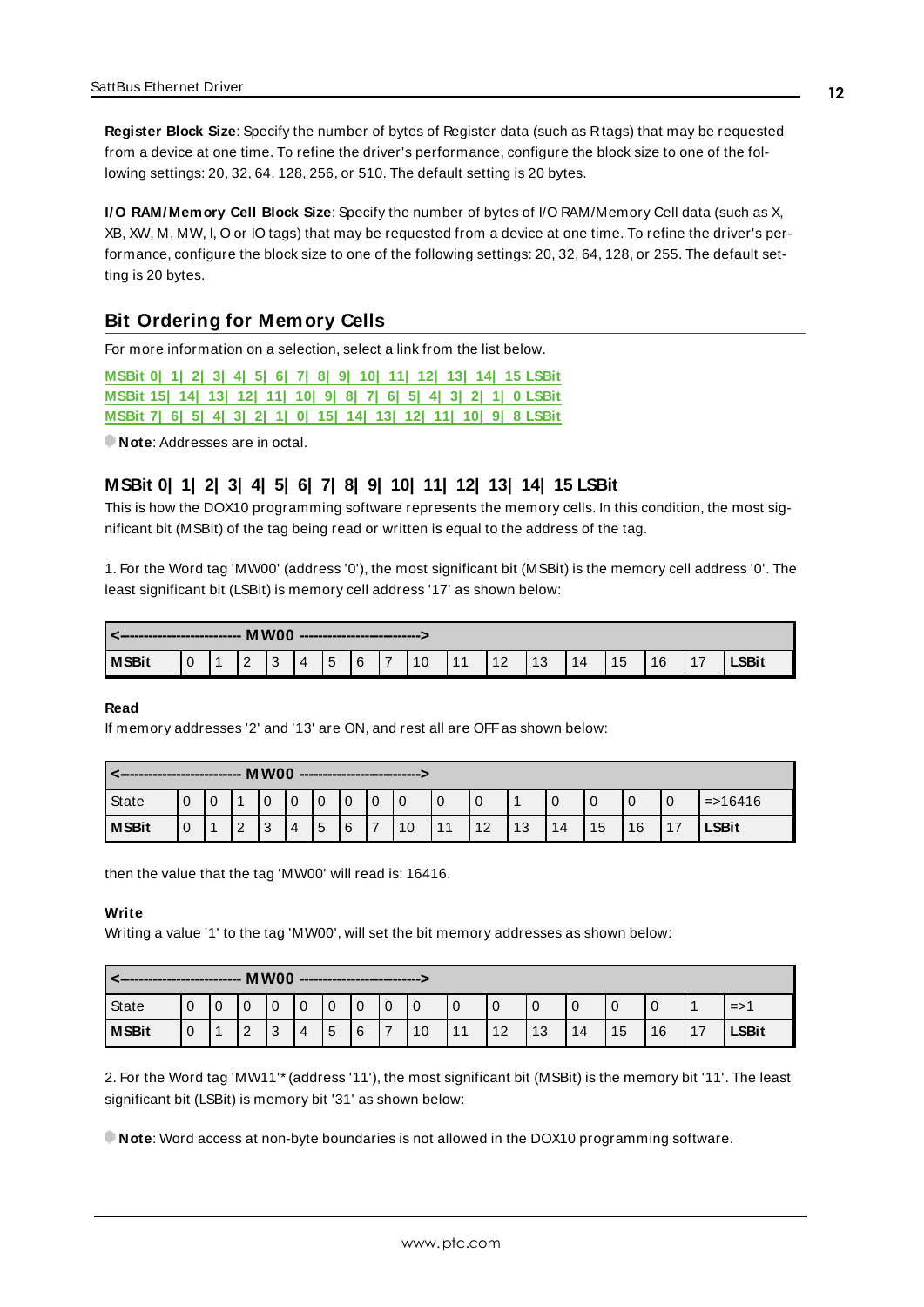|              |  | <b>MW11</b> ---------------- MW11 |  |  |                                                        |  |  |              |            |              |
|--------------|--|-----------------------------------|--|--|--------------------------------------------------------|--|--|--------------|------------|--------------|
| <b>MSBit</b> |  |                                   |  |  | 11  12  13  14  15  16  17  20  21  22  23  25  26  27 |  |  | $ 30\rangle$ | $\vert$ 31 | <b>LSBit</b> |

#### **Read**

If memory addresses '14' and '27' are ON, and rest all are OFF as shown below:

|              |    | -------------- | <b>MW11</b> |    | ----------------------------- |             |             |             |    |    |    |    |    |    |    |          |              |
|--------------|----|----------------|-------------|----|-------------------------------|-------------|-------------|-------------|----|----|----|----|----|----|----|----------|--------------|
| State        | 0  |                |             |    |                               | $\mathbf 0$ | $\mathbf 0$ | $\mathbf 0$ |    |    |    |    | 0  |    |    | $\Omega$ | $=$ > 4100   |
| <b>MSBit</b> | 11 | 12             | 13          | 14 | 15                            | 16          | 117         | 20          | 21 | 22 | 23 | 25 | 26 | 27 | 30 | 31       | <b>LSBit</b> |

then the value that the tag 'MW11' will read is: 4100.

#### **Write**

Writing a value '258' to the tag 'MW11', will set the bit memory addresses as shown below:

|              |    |    | <b>MW11</b> |    | --------------------------- |    |       |    |    |                |    |    |    |    |    |            |             |
|--------------|----|----|-------------|----|-----------------------------|----|-------|----|----|----------------|----|----|----|----|----|------------|-------------|
| State        |    |    |             | U  |                             |    |       |    | 0  | $\overline{0}$ |    |    |    |    |    |            | $=$ $>$ 258 |
| <b>MSBit</b> | 11 | 12 | 13          | 14 | 15                          | 16 | $4 -$ | 20 | 21 | 22             | 23 | 25 | 26 | 27 | 30 | 21<br>ູບ ເ | LSBit       |

<span id="page-12-0"></span>**Note**; Due to the nature of this bit ordering option, care is needed when addressing 8-bit memory that is close to 16-bit addresses.

# **MSBit 15| 14| 13| 12| 11| 10| 9| 8| 7| 6| 5| 4| 3| 2| 1| 0 LSBit**

In this condition, the least significant bit (LSBit) of the tag being read or written is equal to the address of the tag.

1. For the Word tag 'MW00' (address '0'), the most significant bit (MSBit) is the memory cell address '17'. The least significant bit (LSBit) is memory cell address '0' as shown below:

|              | ----------------- |               | <b>MW00</b> |          |   |   | --------------------------- |    |    |    |    |    |    |    |              |
|--------------|-------------------|---------------|-------------|----------|---|---|-----------------------------|----|----|----|----|----|----|----|--------------|
| <b>LSBit</b> |                   | $\Omega$<br>- |             | $\Delta$ | י | 6 | $\overline{7}$              | 11 | 12 | 13 | 14 | 15 | 16 | 17 | <b>MSBit</b> |

#### **Read**

If memory addresses '2' and '13' are ON, and rest all are OFF as shown below:

|              | ---------------- |   |                | MW00 |                |          |             |               |    |    |    |    |    |    |    |           |              |
|--------------|------------------|---|----------------|------|----------------|----------|-------------|---------------|----|----|----|----|----|----|----|-----------|--------------|
| State        | ∩<br>υ           | U |                |      | $\overline{0}$ | $\Omega$ | $\mathbf 0$ | $\Omega$<br>U |    | 0  | u  |    |    | U  |    | 0         | $=$ > 2052   |
| <b>LSBit</b> | ∩<br>υ           |   | $\overline{2}$ | 3    | 4              | 5        | 6           |               | 10 | 11 | 12 | 13 | 14 | 15 | 16 | 17<br>. . | <b>MSBit</b> |

then the value that the tag 'MW00' will read is: 2052.

#### **Write**

Writing a value '1' to the tag 'MW00', will set the bit memory addresses as shown below:

|              | --------------- |  | MW00 -------------- |        |  |  |  |             |  |               |
|--------------|-----------------|--|---------------------|--------|--|--|--|-------------|--|---------------|
| <b>State</b> |                 |  |                     | $\sim$ |  |  |  | $\sim$<br>◡ |  | $\Rightarrow$ |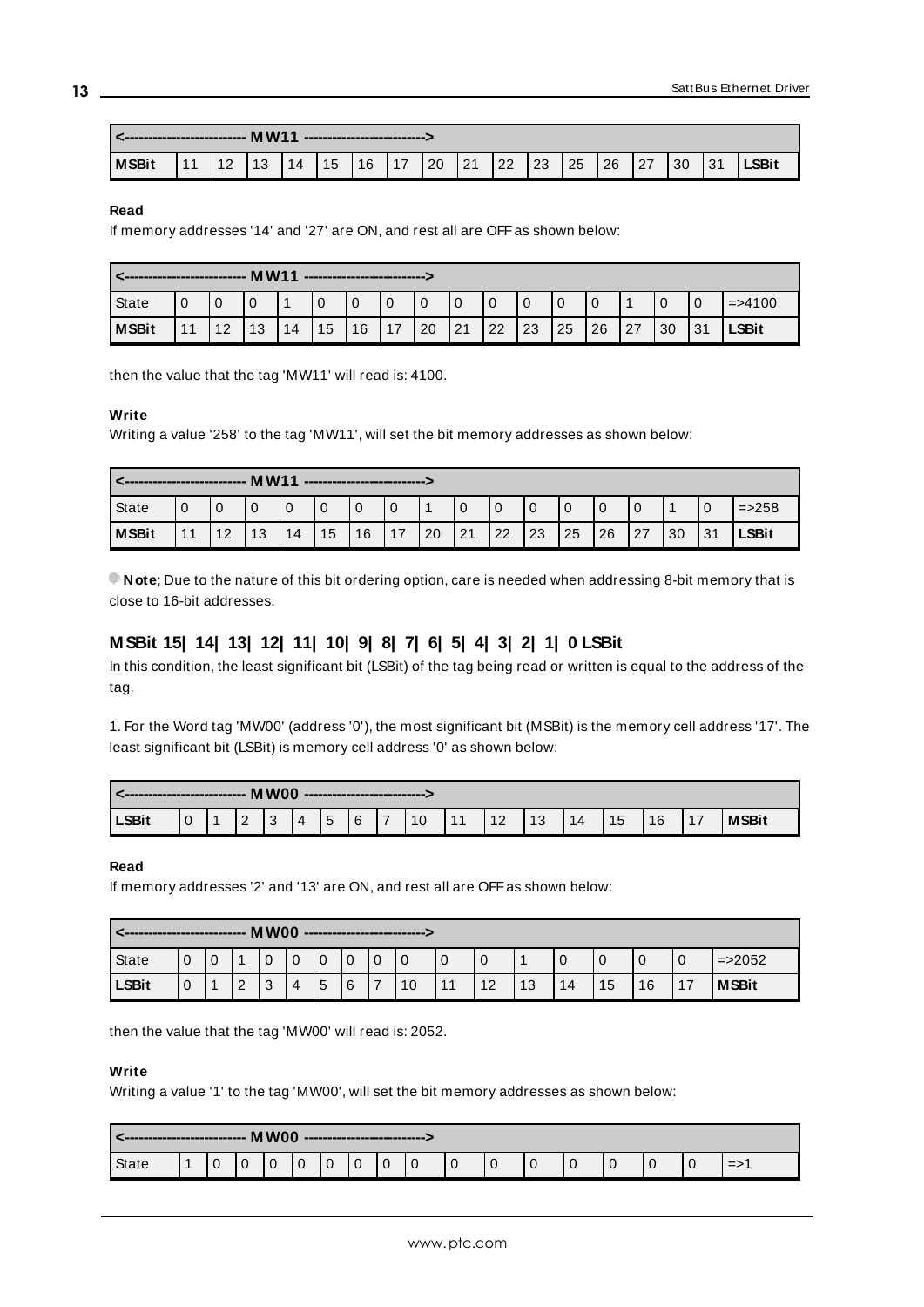| <b>LSBit</b> | $\Omega$ | $\sim$<br>- | $\Lambda$ | $-$<br>∽ | 6 | $\overline{ }$ | 10 | $\overline{A}$ | $\sqrt{2}$ | $\sqrt{2}$<br>۰,<br>v | 14 | 1F<br><b>M</b> | 16 | $\overline{\phantom{0}}$<br>17<br>. . | <b>MSBit</b> |
|--------------|----------|-------------|-----------|----------|---|----------------|----|----------------|------------|-----------------------|----|----------------|----|---------------------------------------|--------------|

2. For the Word tag 'MW11'(address '11'), the most significant bit (MSBit) is the memory bit '31'. The least significant bit (LSBit) is memory bit '11' as shown below:

**Note:** Word access at non-byte boundaries is not allowed in the DOX10 programming software.

|       |          |                                                                  | ---------------------------- |  |  |  |  |  |              |
|-------|----------|------------------------------------------------------------------|------------------------------|--|--|--|--|--|--------------|
| LSBit | $111$ 12 | <u>2</u>  13  14  15  16  17  20  21  22  23  25  26  27  30  31 |                              |  |  |  |  |  | <b>MSBit</b> |

#### **Read**

If memory addresses '14' and '27' are ON, and rest all are OFF as shown below:

|              |    |           | <b>MW11</b> |    |    |    | ---------------------------- |    |    |    |          |    |    |    |    |    |              |
|--------------|----|-----------|-------------|----|----|----|------------------------------|----|----|----|----------|----|----|----|----|----|--------------|
| State        |    |           |             |    | 0  | υ  | 0                            |    |    |    | $\Omega$ |    |    |    |    | 0  | $=$ $>$ 8200 |
| <b>LSBit</b> | 4A | 12<br>1 Z | 13          | 14 | 15 | 16 | 17                           | 20 | 21 | 22 | 23       | 25 | 26 | 27 | 30 | 31 | <b>MSBit</b> |

then the value that the tag 'MW11' will read is: 8200.

#### **Write**

Writing a value '258' to the tag 'MW11', will set the bit memory addresses as shown below:

|              |    | ---------------- | <b>MW11</b> |    | ----------------------------- |    |             |             |      |              |    |              |    |     |    |    |              |
|--------------|----|------------------|-------------|----|-------------------------------|----|-------------|-------------|------|--------------|----|--------------|----|-----|----|----|--------------|
| State        |    |                  |             |    |                               |    | $\mathbf 0$ | $\mathbf 0$ |      |              |    |              |    |     |    | 0  | $=$ > 258    |
| <b>LSBit</b> | 44 | 12               | 13          | 14 | 15                            | 16 | 17          | 20          | l 21 | $ 22\rangle$ | 23 | $\boxed{25}$ | 26 | 127 | 30 | 31 | <b>MSBit</b> |

#### <span id="page-13-0"></span>**MSBit 7| 6| 5| 4| 3| 2| 1| 0| 15| 14| 13| 12| 11| 10| 9| 8 LSBit**

This condition, which is the default, is similar to the second selection described above, but with the bytes swapped.

1. For the Word tag 'MW00' (address '0'), the most significant bit (MSBit) is the memory cell address '7'. The least significant bit (LSBit) is memory cell address '10' as shown below:

|       | -------------------- MW00 ------------ |    |   |                |    | ---------------------------- |      |     |     |     |                 |                |     |   |                |              |
|-------|----------------------------------------|----|---|----------------|----|------------------------------|------|-----|-----|-----|-----------------|----------------|-----|---|----------------|--------------|
| LSBit |                                        | 11 | L | $^{\prime}$ 13 | 14 | 15                           | l 16 | 117 | l 0 | 2 ا | $\sqrt{2}$<br>ت | $\overline{4}$ | . 5 | 6 | $\overline{1}$ | <b>MSBit</b> |

#### **Read**

If memory addresses '2' and '13' are ON, and rest all are OFF as shown below:

|              | MW00<br>-------------- |       |    |    |    |    |             |                |   |  |        |               |                |   |   |   |              |
|--------------|------------------------|-------|----|----|----|----|-------------|----------------|---|--|--------|---------------|----------------|---|---|---|--------------|
| State        |                        |       |    |    |    | 0  | $\mathbf 0$ | $\overline{0}$ | ν |  |        | $\Omega$<br>U | $\overline{0}$ | U |   |   | $=$ > 1032   |
| <b>LSBit</b> | 10                     | $-11$ | 12 | 13 | 14 | 15 | 16          | 17             |   |  | ົ<br>∠ | ני ו<br>ت     | 4              | 5 | 6 | 7 | <b>MSBit</b> |

then the value that the tag 'MW00' will read is: 1032.

## **Write**

Writing a value '1' to the tag 'MW00', will set the bit memory addresses as shown below: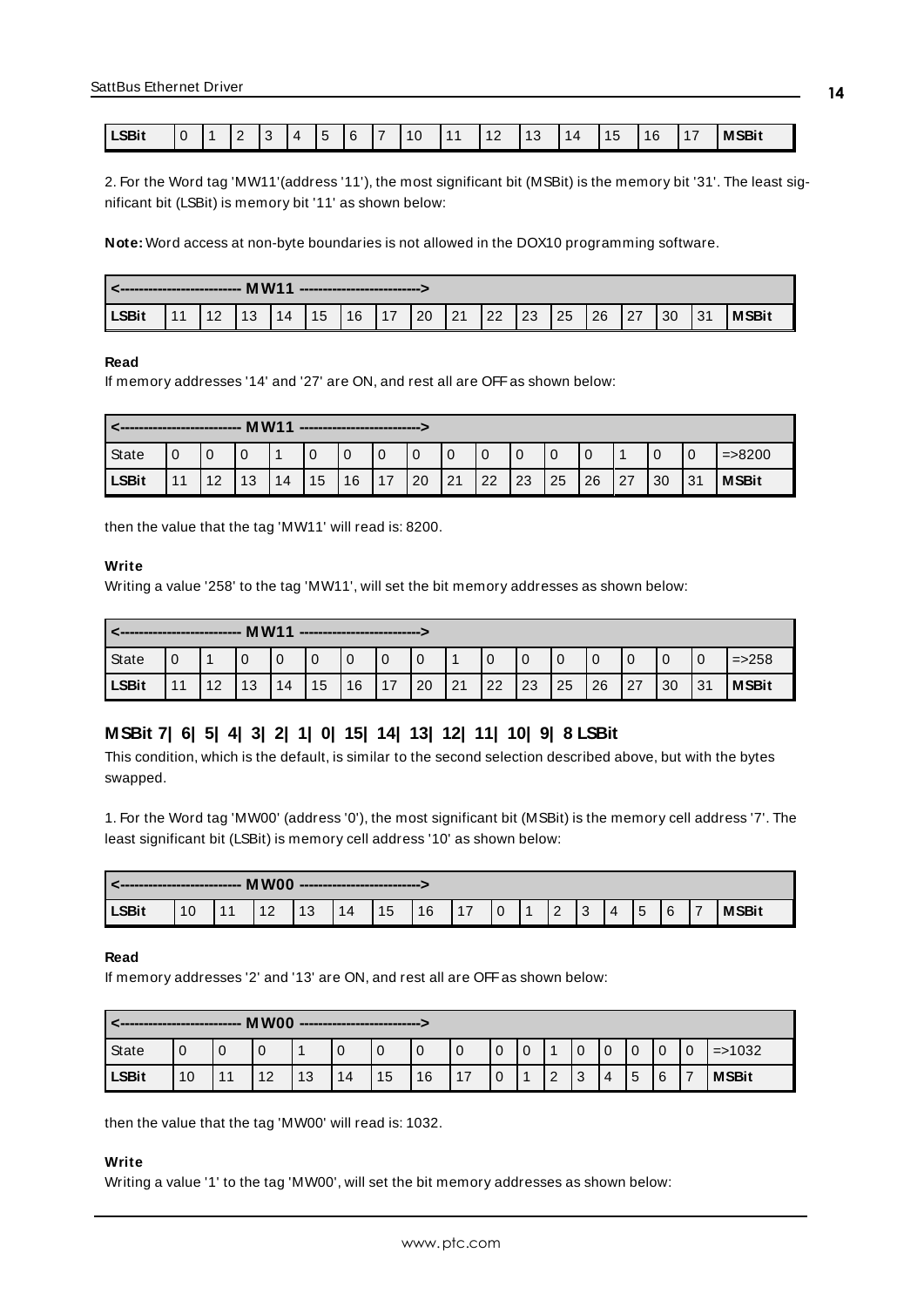|              | -------------- | MW00 |    |    | ---------------------------- |             |    |               |   |          |             |   |                |                |                |                 |
|--------------|----------------|------|----|----|------------------------------|-------------|----|---------------|---|----------|-------------|---|----------------|----------------|----------------|-----------------|
| State        |                | U    |    |    | U                            | $\mathbf 0$ | 0  | $\mathbf 0$   | 0 | $\Omega$ | $\mathbf 0$ |   | $\overline{0}$ | $\overline{0}$ | $\overline{0}$ | $\Rightarrow$ 1 |
| <b>LSBit</b> | 10             | 12   | 13 | 14 | 15                           | 16          | 17 | $\Omega$<br>υ |   | ົ<br>∠   | 3           | 4 | 5              | 6              | $\overline{ }$ | <b>MSBit</b>    |

2. For the Word tag 'MW11'\*(address '11'), the most significant bit (MSBit) is the memory bit '20'. The least significant bit (LSBit) is memory bit '21' as shown below:

**Note**: Word access at non-byte boundaries is not allowed in the DOX10 programming software.

|       |    |     |      | ----------------------------                                   |  |  |  |  |  |              |
|-------|----|-----|------|----------------------------------------------------------------|--|--|--|--|--|--------------|
| LSBit | 21 | 122 | l 23 | 25   26   27   30   31   11   12   13   14   15   16   17   20 |  |  |  |  |  | <b>MSBit</b> |

#### **Read**

If memory addresses '14' and '27' are ON, and rest all are OFF as shown below:

|              | <b>MW11</b><br>--------------<br>---------------------------- |    |    |    |           |    |                |    |    |    |    |    |                |    |    |    |              |
|--------------|---------------------------------------------------------------|----|----|----|-----------|----|----------------|----|----|----|----|----|----------------|----|----|----|--------------|
| State        |                                                               |    |    |    | U         |    | $\overline{0}$ |    |    |    | ν  |    | $\overline{0}$ |    |    | U  | $=$ > 2080   |
| <b>LSBit</b> | 21                                                            | 22 | 23 | 25 | <b>26</b> | 27 | 30             | 31 | 11 | 12 | 13 | 14 | 15             | 16 | 17 | 20 | <b>MSBit</b> |

then the value that the tag 'MW11' will read is: 2080.

#### **Write**

Writing a value '258' to the tag 'MW11', will set the bit memory addresses as shown below:

|              |    | ------------------ | <b>MW11</b> |    | ----------------------------- |    |             |    |    |           |    |    |    |    |    |              |
|--------------|----|--------------------|-------------|----|-------------------------------|----|-------------|----|----|-----------|----|----|----|----|----|--------------|
| State        |    |                    |             |    |                               | υ  | $\mathbf 0$ | 0  | 0  |           |    |    |    |    | 0  | $=$ > 258    |
| <b>LSBit</b> | 21 | 22                 | 23          | 25 | 26                            | 27 | 30          | 31 | 11 | 12<br>ے ا | 13 | 14 | 15 | 16 | 20 | <b>MSBit</b> |

**Note**: Due to the nature of this bit ordering option, care is needed when addressing 8-bit memory that is close to 16-bit addresses.

# <span id="page-14-0"></span>**Device Properties — Redundancy**

| <b>Property Groups</b>     | $\Box$ Redundancy      |                                    |
|----------------------------|------------------------|------------------------------------|
| General                    | Secondary Path         | <b>Channel Device1</b><br>$\cdots$ |
| Scan Mode                  | <b>Operating Mode</b>  | Switch On Failure                  |
| Timing                     | Monitor Item           |                                    |
| Auto-Demotion              | Monitor Interval (s)   | 300                                |
| Tag Generation             | Return to Primary ASAP | Yes                                |
| <b>Tag Import Settings</b> |                        |                                    |
| Redundancy                 |                        |                                    |
|                            |                        |                                    |

Redundancy is available with the Media-Level Redundancy Plug-In.

Consult the website, a sales representative, or the **user [manual](https://www.kepware.com/getattachment/35461efd-b53a-4219-a109-a89fad20b230/media-level-redundancy-manual.pdf)** for more information.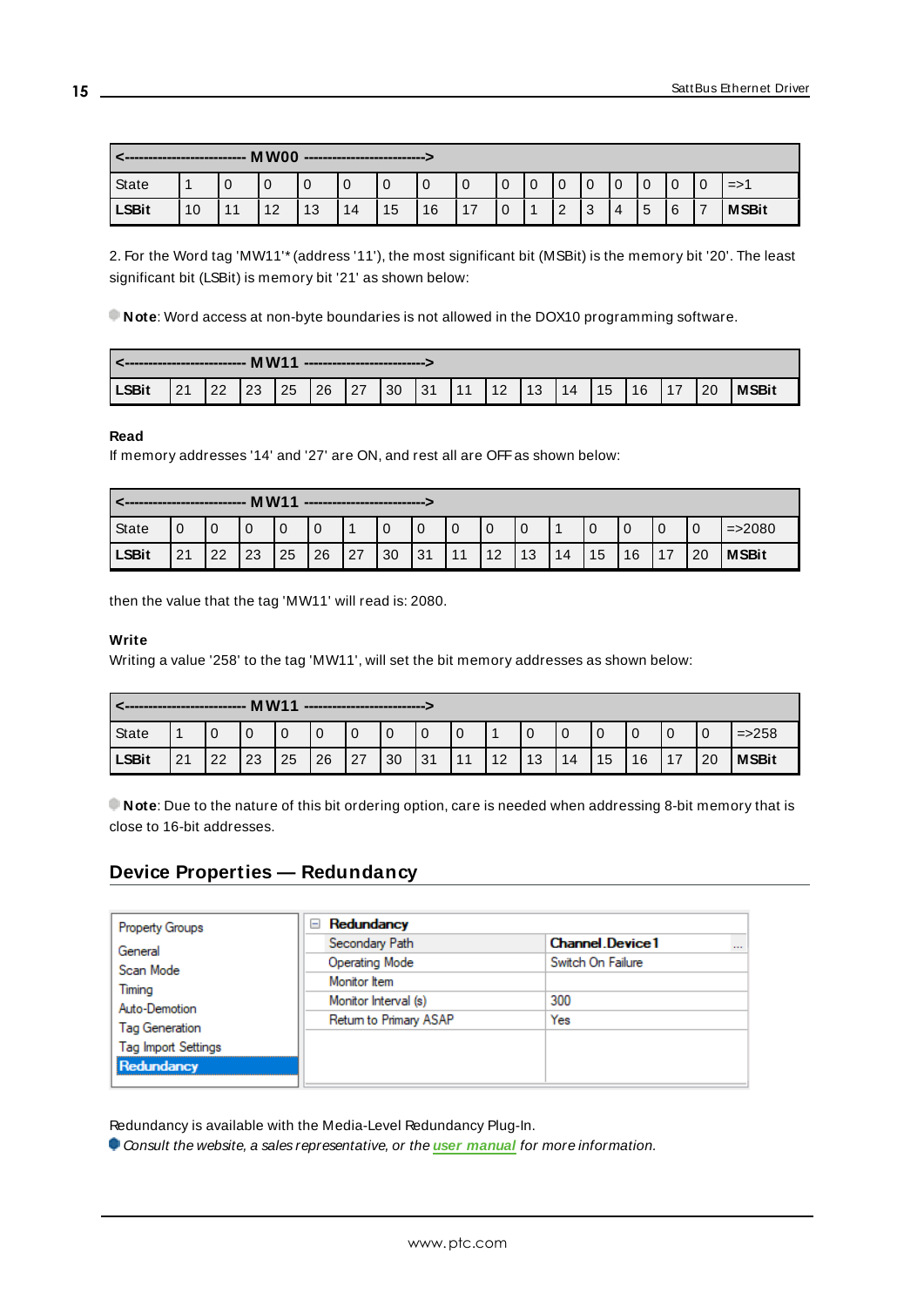# <span id="page-15-0"></span>**Data Types Description**

<span id="page-15-5"></span><span id="page-15-4"></span><span id="page-15-3"></span><span id="page-15-2"></span><span id="page-15-1"></span>

| Data Type    | <b>Description</b>                                                         |
|--------------|----------------------------------------------------------------------------|
| Boolean      | Single bit                                                                 |
|              | Unsigned 8-bit value                                                       |
| <b>Byte</b>  | bit 0 is the low bit<br>bit 7 is the high bit                              |
|              | Signed 8-bit value                                                         |
| Char         | bit 0 is the low bit<br>bit 6 is the high bit<br>bit 7 is the sign bit     |
|              | Unsigned 16-bit value                                                      |
| Word         | byte 0 is the high byte<br>byte 1 is the low byte                          |
|              | Signed 16-bit value                                                        |
| Short        | byte 0 is the high byte<br>byte 1 is the low byte<br>bit 0 is the sign bit |
|              | Unsigned 32-bit value                                                      |
| <b>DWord</b> | byte 0 is the high byte<br>byte 7 is the low byte                          |
|              | Signed 32-bit value                                                        |
| Long         | byte 0 is the high byte<br>byte 7 is the low byte<br>bit 0 is the sign bit |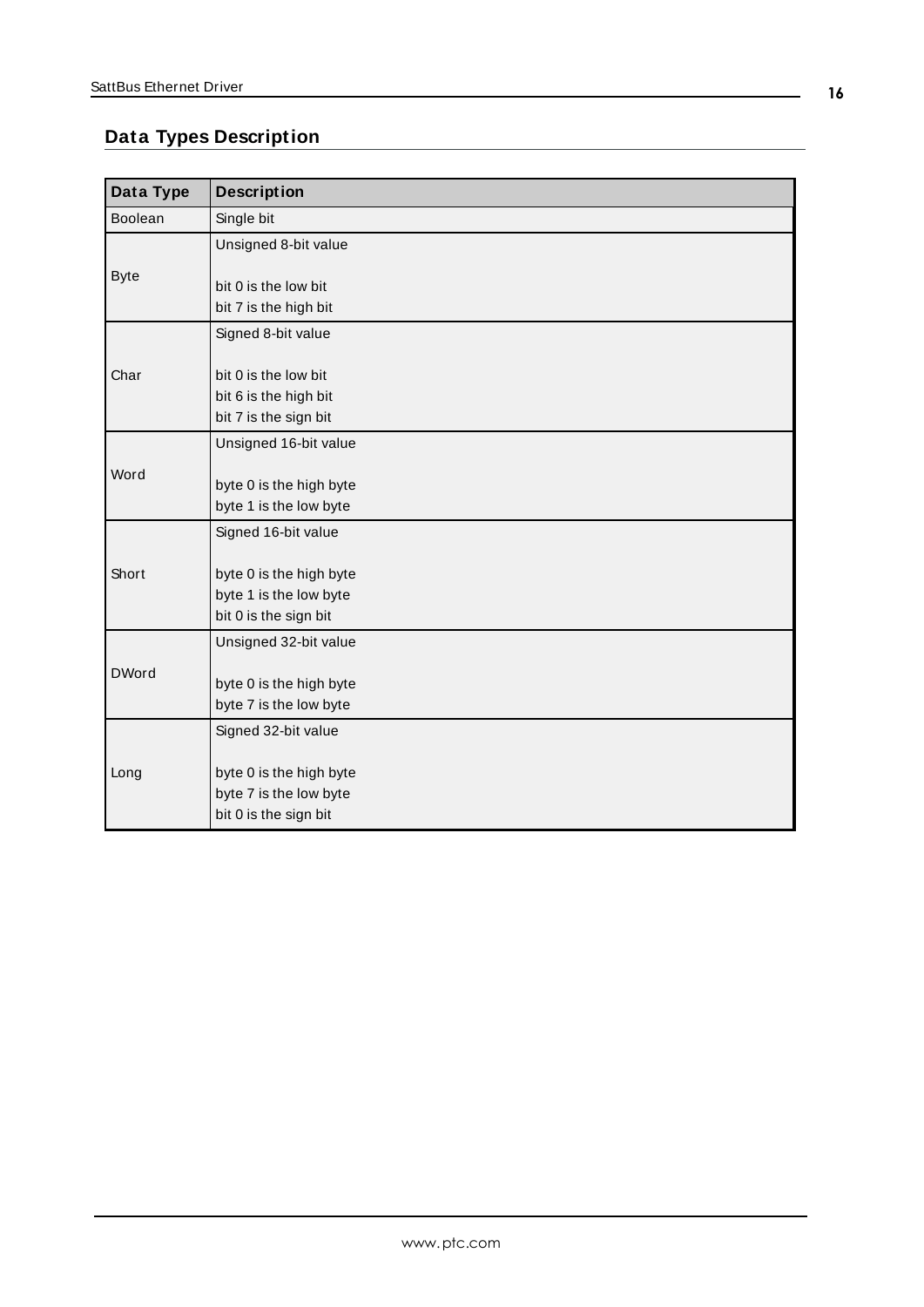# <span id="page-16-0"></span>**Address Descriptions**

The default data types for dynamically defined tags are shown in **bold**.

| <b>Address Type</b>         | Range                                    | Data Type      | <b>Access</b> |
|-----------------------------|------------------------------------------|----------------|---------------|
| Register                    | R0-R32767                                | Word, Short    | Read/Write    |
|                             | R0.00-R32767.00 R0.15-R32767.15          | <b>Boolean</b> | Read Only     |
| Addresses are in decimal.   | RW0-RW32767                              | Word, Short    | Read/Write    |
|                             | RW0.00-RW32767.00 RW0.15-                | <b>Boolean</b> | Read Only     |
|                             | RW32767.15                               | DWord, Long    | Read/Write    |
|                             | RD0-RD32766**                            |                |               |
| I/O RAM bits                | 0-77777                                  | <b>Boolean</b> | Read/Write    |
|                             | IO0-IO77777                              | <b>Boolean</b> |               |
| Addresses are in octal.     | $10 - 177777$                            | <b>Boolean</b> |               |
|                             | O0-O77777                                | <b>Boolean</b> |               |
|                             | X0-X77777                                | <b>Boolean</b> |               |
| I/O RAM                     | XB0-XB77770                              | Byte, Char     | Read/Write    |
|                             | XW0.00-XW77760.00 XW0.15-                | <b>Boolean</b> |               |
| Addresses are in octal; bit | XW77760.15                               | Word, Short    |               |
| numbers are in decimal.*    | XW0-XW77760                              |                |               |
| Memory Cell in I/O RAM      | M0-M77760                                | Word, Short    | Read/Write    |
|                             | M0.00-M77760.00 M0.15-M77760.15          | <b>Boolean</b> |               |
| Bit numbers are in decimal. | MW0-MW77760                              | Word, Short    |               |
|                             | MW0.00-MW77760.00  MW0.15-<br>MW77760.15 | <b>Boolean</b> |               |

\* Addresses can be on non-byte boundary (non-multiples of 10 octal).

\* \* For more information, refer to **Overlapped Vs. [None-Overlapped](#page-17-0) Addressing**.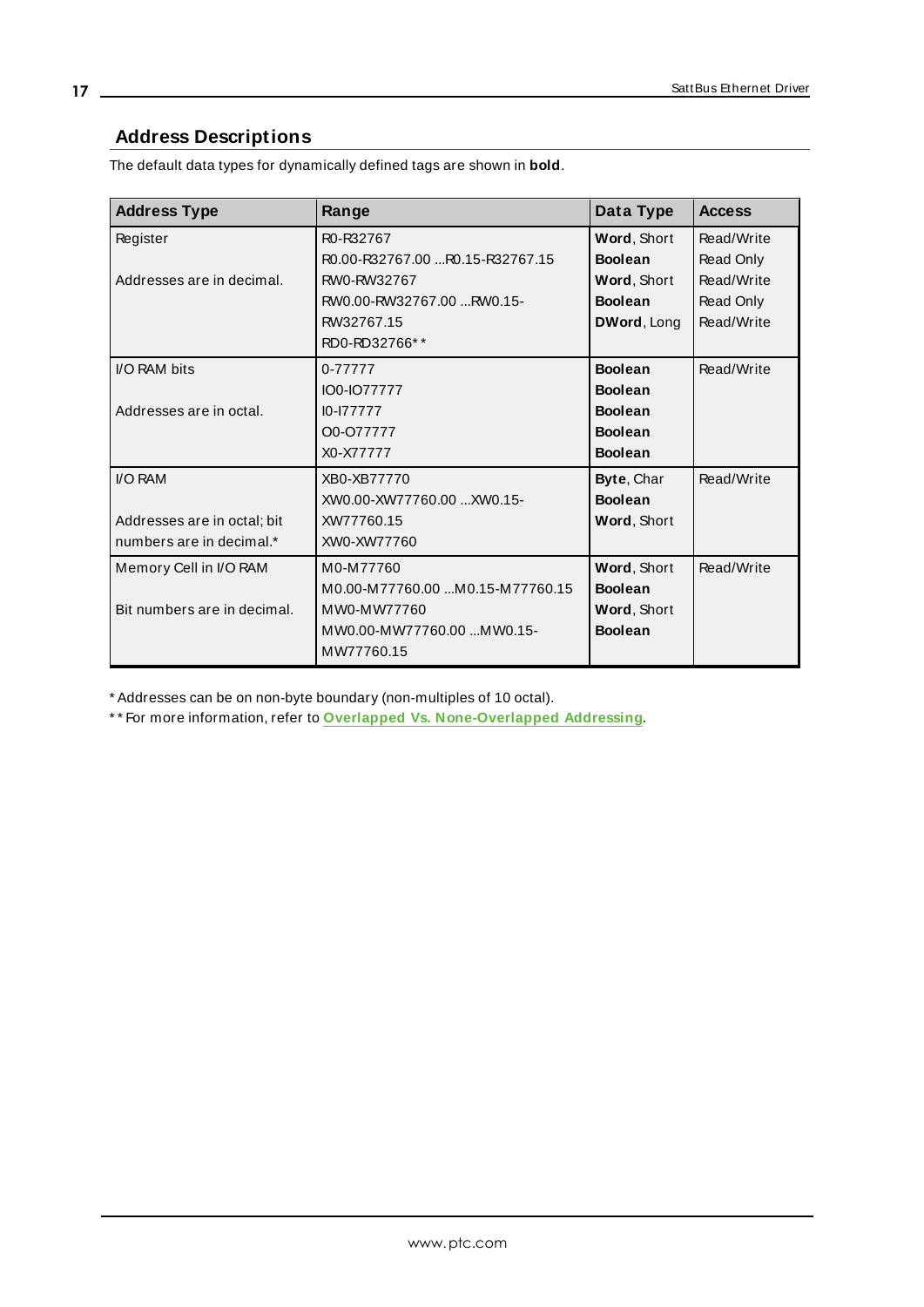## <span id="page-17-0"></span>**Overlapped vs. None-Overlapped Addressing**

This device property influences the addressing of register double-words. By default, the driver is set to Overlapped Mode for compatibility with the SattBus Serial driver.

#### **None-Overlapped Mode**

In None-Overlapped Mode, RD1 starts with the byte following the second byte of RD0.



## **Overlapped Mode**

In Overlapped Mode, the byte address matches the first byte of the double word. For example, RD3 is the first byte of double word RD3.

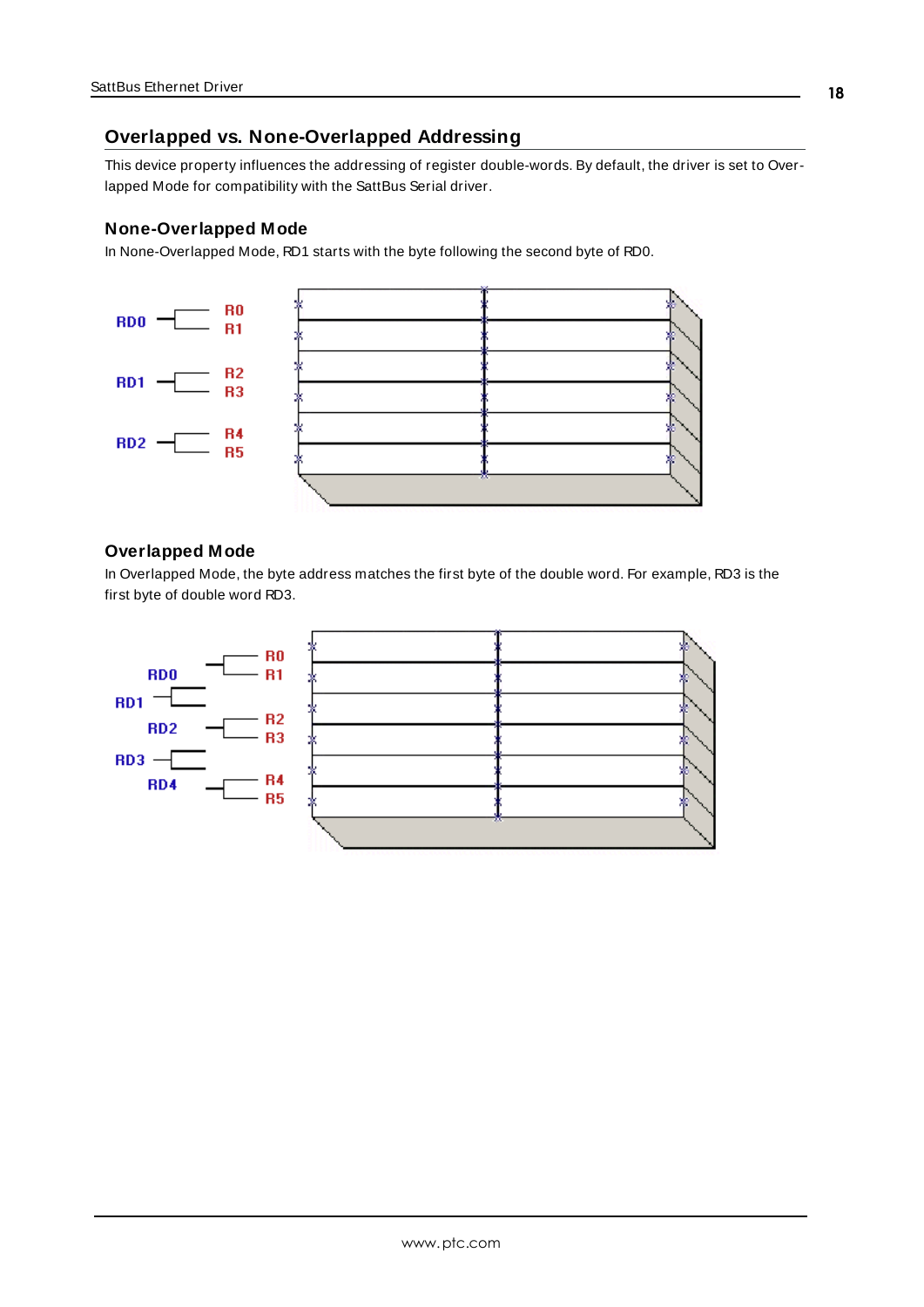# <span id="page-18-0"></span>**Error Descriptions**

The following error/warning messages may be generated. Click on the link for a description of the message.

# **Address Validation Address ['<address>'](#page-18-1) is out of range for the specified device or register Array size is out of range for address ['<address>'](#page-18-2) Array support is not available for the specified address: ['<address>'](#page-18-3) Data Type '<type>' is not valid for device address ['<address>'](#page-19-0) Device address ['<address>'](#page-19-1) contains a syntax error Device address ['<address>'](#page-19-2) is not supported by model '<model name>' Device address ['<address>'](#page-19-3) is Read Only [M issing](#page-20-0) address**

## **Device Status Messages**

**Device '<device name>' is not [responding](#page-20-1) Unable to bind to adapter: '<adapter name>' for device '<device name>'. [Connection](#page-20-2) [failed](#page-20-2) Unable to write to ['<address>'](#page-21-0) on device '<device name>'**

## <span id="page-18-1"></span>**Address '<address>' is out of range for the specified device or register**

**Error Type:** Warning

#### **Possible Cause:**

A tag address that has been specified statically references a location that is beyond the range of supported locations for the device.

## **Solution:**

<span id="page-18-2"></span>Verify the address is correct; if it is not, re-enter it in the client application.

# **Array size is out of range for address '<address>'**

#### **Error Type:**

Warning

#### **Possible Cause:**

A tag address that has been specified statically is requesting an array size that is too large for the address type or block size of the driver.

#### **Solution:**

Re-enter the address in the client application to specify a smaller value for the array or a different starting point.

# <span id="page-18-3"></span>**Array support is not available for the specified address: '<address>'**

#### **Error Type:**

Warning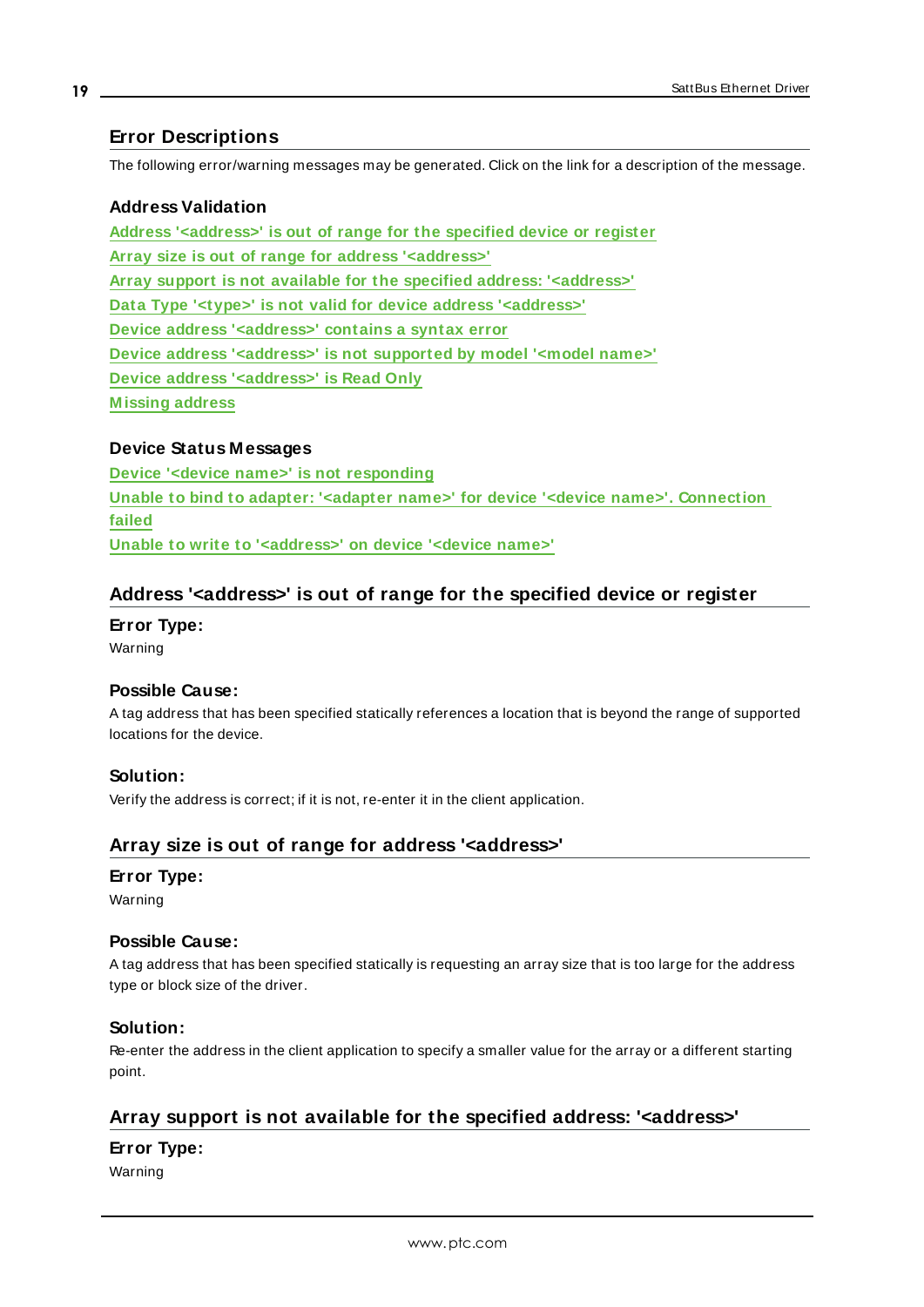#### **Possible Cause:**

A tag address that has been specified statically contains an array reference for an address type that doesn't support arrays.

#### **Solution:**

<span id="page-19-0"></span>Re-enter the address in the client application to remove the array reference or correct the address type.

## **Data Type '<type>' is not valid for device address '<address>'**

#### **Error Type:**

Warning

#### **Possible Cause:**

A tag address that has been specified statically has been assigned an invalid data type.

#### **Solution:**

<span id="page-19-1"></span>Modify the requested data type in the client application.

#### **Device address '<address>' contains a syntax error**

#### **Error Type:**

Warning

#### **Possible Cause:**

A tag address that has been specified statically contains one or more invalid characters.

#### **Solution:**

<span id="page-19-2"></span>Re-enter the address in the client application.

#### **Device address '<address>' is not supported by model '<model name>'**

#### **Error Type:**

Warning

#### **Possible Cause:**

A tag address that has been specified statically references a location that is valid for the communications protocol but not supported by the target device.

#### **Solution:**

Verify that the address is correct; if it is not, re-enter it in the client application. Also verify that the selected model name for the device is correct.

#### <span id="page-19-3"></span>**Device address '<address>' is Read Only**

# **Error Type:**

Warning

#### **Possible Cause:**

A tag address that has been specified statically has a requested access mode that is not compatible with what the device supports for that address.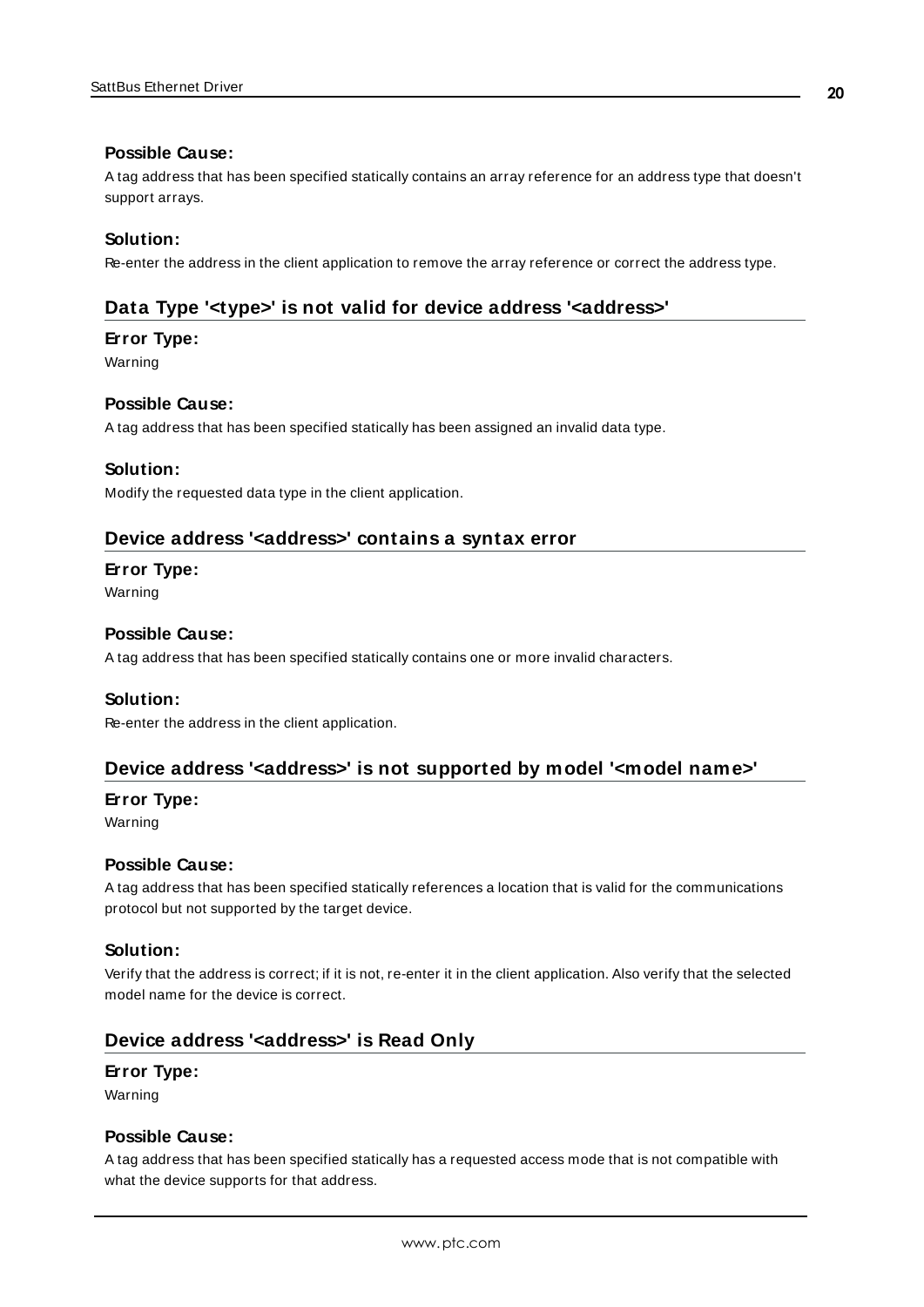## **Solution:**

<span id="page-20-0"></span>Change the access mode in the client application.

## **Missing address**

## **Error Type:**

Warning

## **Possible Cause:**

A tag address that has been specified statically has no length.

## **Solution:**

<span id="page-20-1"></span>Re-enter the address in the client application.

# **Device '<device name>' is not responding**

## **Error Type:**

Serious

## **Possible Cause:**

- 1. The Ethernet connection between the device and the Host PC is broken.
- 2. The named device may have been assigned an incorrect Network ID.
- 3. The communication properties for the Ethernet connection are incorrect.
- 4. The Ethernet configuration for the LAN adapter is incorrect.
- 5. The response from the device took longer to receive than the amount of time specified in the "Request Timeout" device property.

## **Solution:**

- 1. Verify the cabling between the PC and the device.
- 2. Verify that the Network ID given to the named device matches that of the actual device.
- 3. Verify that the specified communication properties match those of the device.
- 4. Verify that the LAN adapter is correctly configured: that the device driver functions properly, the TCP/IP protocol is installed and that the PLC has a valid IP address.
- 5. Increase the Request Timeout property so that the entire response can be handled.

# <span id="page-20-2"></span>**Unable to bind to adapter: '<adapter name>' for device '<device name>'. Connection failed**

# **Error Type:**

Fatal

## **Possible Cause:**

Some other device in the driver has already been bound to the adapter/port combination.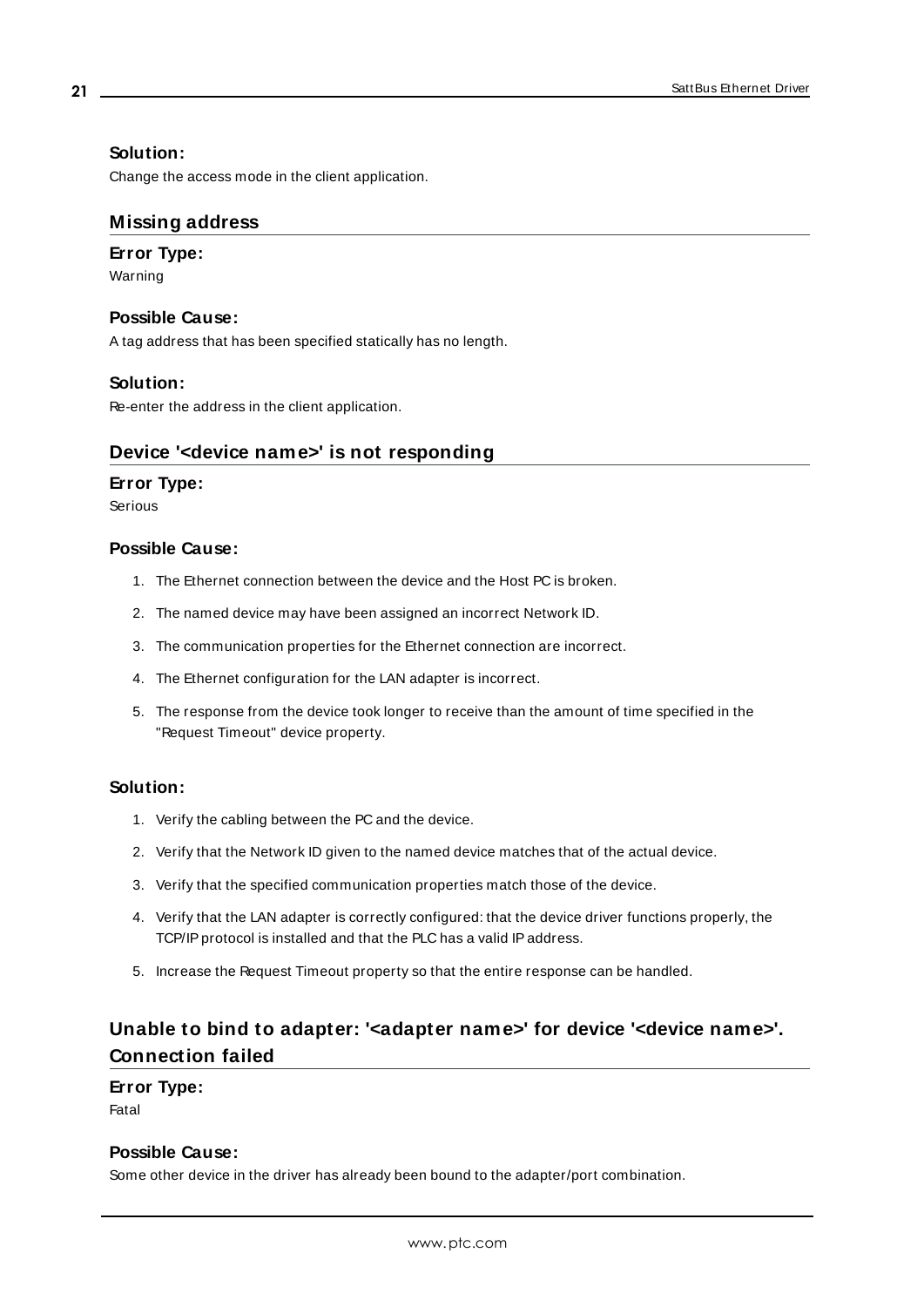## **Solution:**

Change the adapter/port combination so that it is unique.

#### **Note:**

In order for the device to successfully bind to the local adapter, the combination of adapter and local port number must be unique.

#### **See Also:**

<span id="page-21-0"></span>**Changing the Local Port Number and Network Adapter [Properties](#page-10-0)**

## **Unable to write to '<address>' on device '<device name>'**

#### **Error Type:**

Serious

#### **Possible Cause:**

- 1. The Ethernet connection between the device and the Host PC is broken.
- 2. The named device may have been assigned an incorrect Network ID.
- 3. The communication properties for the Ethernet connection are incorrect.
- 4. The Ethernet configuration for the LAN adapter incorrect.

#### **Solution:**

- 1. Verify the cabling between the PC and the device.
- 2. Verify that the Network ID given to the named device matches that of the actual device.
- 3. Verify that the specified communication properties match those of the device.
- 4. Verify that the LAN adapter is correctly configured: that the device driver functions properly, the TCP/IP protocol is installed and that the PLC has a valid IP address.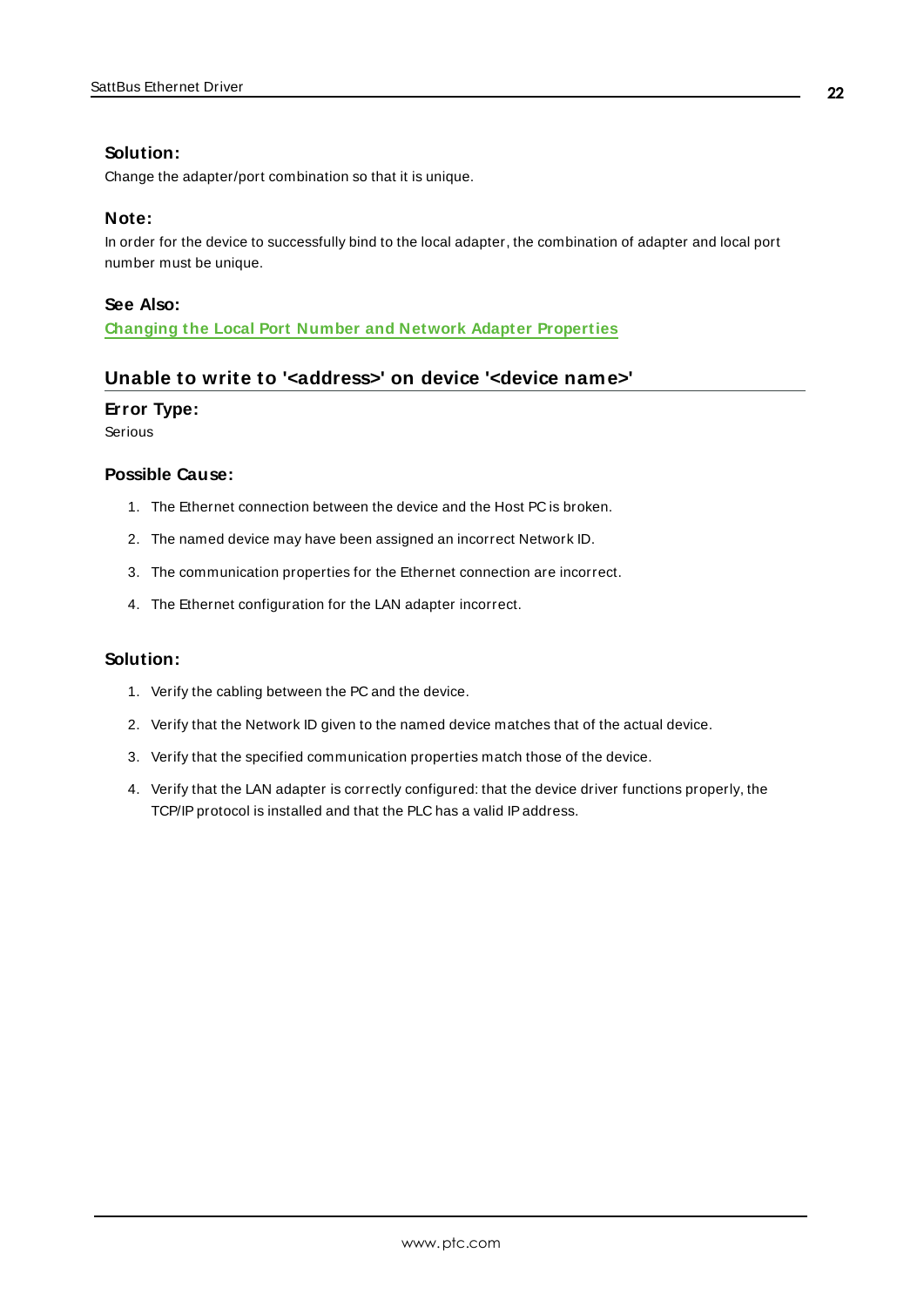# <span id="page-22-0"></span>Index

# **A**

Address '< address>' is out of range for the specified device or register [19](#page-18-1) Address Descriptions [17](#page-16-0) Array size is out of range for address '<address>' [19](#page-18-2) Array support is not available for the specified address: '< address>' [19](#page-18-3) Attempts Before Timeout [10](#page-9-1)

# **B**

Bit Ordering for Memory Cells [12](#page-11-0) Boolean [16](#page-15-1)

# **C**

Changing the Local Port Number and Network Adapter Properties [11](#page-10-0) Channel Assignment [7](#page-6-1) Communications Timeouts [9-10](#page-8-2) Connect Timeout [10](#page-9-2)

# **D**

Data Collection [8](#page-7-1) Data Type '<type>' is not valid for device address '<address>' [20](#page-19-0) Data Types Description [16](#page-15-0) Device '<device name>' is not responding [21](#page-20-1) Device address '< address>' contains a syntax error [20](#page-19-1) Device address '<address>' is not supported by model '<model name>.' [20](#page-19-2) Device address '< address>' is Read Only [20](#page-19-3) Device ID [4](#page-3-2) Do Not Scan, Demand Poll Only [9](#page-8-3) Driver [7](#page-6-2) DWord [16](#page-15-2)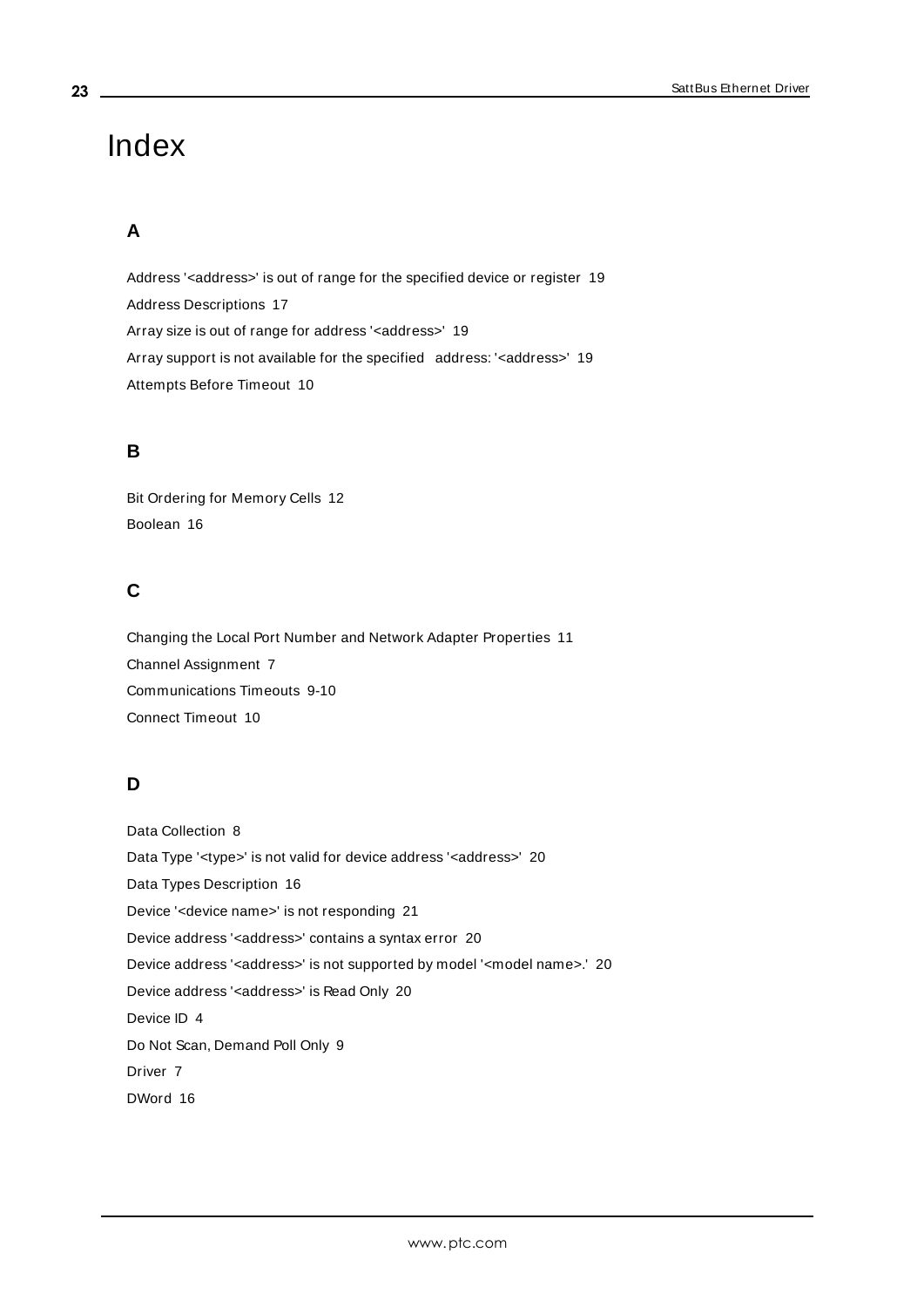# **E**

Error Descriptions [19](#page-18-0)

# **G**

General [7](#page-6-0)

# **H**

Help Contents [3](#page-2-0)

# **I**

ID [8](#page-7-2) Identification [7](#page-6-0) Initial Updates from Cache [9](#page-8-4) Inter-Request Delay [10](#page-9-3)

# **L**

Long [16](#page-15-3)

# **M**

Missing address [21](#page-20-0) Model [8](#page-7-3)

# **N**

Name [7](#page-6-3)

# **O**

Operating Mode [8](#page-7-0) Overlapped vs. None-overlapped addressing [18](#page-17-0) Overview [3](#page-2-1)